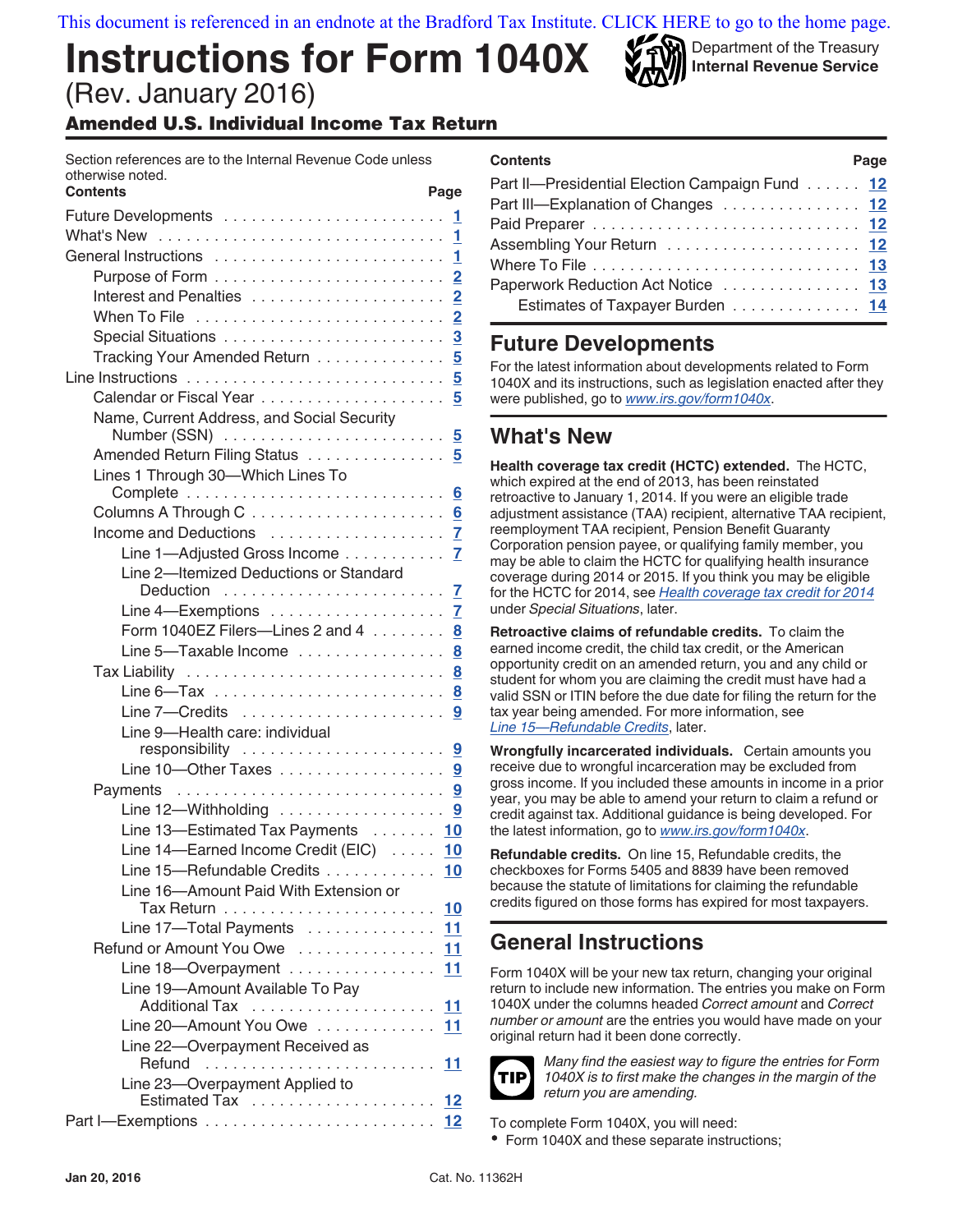<span id="page-1-0"></span>A copy of the return you are amending (for example, 2014 Form 1040), including supporting forms, schedules, and any worksheets you completed;

Notices from the IRS on any adjustments to that return; and

• Instructions for the return you are amending. If you don't have the instructions, you can order them by calling 1-800-829-3676. You can also find them online at *[www.irs.gov/formspubs](http://www.irs.gov/formspubs)*. If you are amending a prior year return, click on "Prior Year Forms & Pubs."

### **Purpose of Form**

Use Form 1040X to do the following.

Correct Forms 1040, 1040A, 1040EZ, 1040NR, or 1040NR-EZ.

Make certain elections after the prescribed deadline (see Regulations sections 301.9100-1 through -3 for details).

Change amounts previously adjusted by the IRS. However, do not include any interest or penalties on Form 1040X; they will be adjusted accordingly.

Make a claim for a carryback due to a loss or unused credit. However, you may be able to use Form 1045, Application for Tentative Refund, instead of Form 1040X. For more information, see *Loss or credit carryback* under *When To File*, later, and the discussion on carryback claims under *Special Situations*, later.

File a separate Form 1040X for each year you are amending. If you are changing your federal return, you also may need to change your state return.

*If you file Form 1040X claiming a refund or credit for more than the allowable amount, you may be subject to a penalty of 20% of the disallowed amount. See* Penalty for erroneous refund claim or credit *under* Interest and Penalties*, later.* **CAUTION !**

**Do not** file Form 1040X if you are requesting a refund of penalties and interest or an addition to tax that you have already paid. Instead, file Form 843, Claim for Refund and Request for Abatement.

**Do not** file Form 1040X to request a refund of your share of a joint overpayment that was offset against a past-due obligation of your spouse. Instead, file Form 8379, Injured Spouse Allocation. But if you are filing Form 1040X to request an additional refund after filing Form 8379, see *[Injured spouse](#page-3-0)  [claim](#page-3-0)* under *Special Situations*, later.

### **Interest and Penalties**

**Interest.** The IRS will charge you interest on taxes not paid by their due date, even if you had an extension of time to file. The IRS will also charge you interest on penalties imposed for failure to file, negligence, fraud, substantial valuation misstatements, substantial understatements of tax, and reportable transaction understatements. Interest is charged on the penalty from the due date of the return (including extensions).

**Penalty for late payment of tax.** If you do not pay the additional tax due on Form 1040X within 21 calendar days from the date of notice and demand for payment (10 business days from that date if the amount of tax is \$100,000 or more), the penalty is usually **<sup>1</sup> <sup>2</sup>** of 1% of the unpaid amount for each month or part of a month the tax is not paid. The penalty can be as much as 25% of the unpaid amount and applies to any unpaid tax on the return. This penalty is in addition to interest charges on late payments. You will not have to pay the penalty if you can show reasonable cause for not paying your tax on time.

**Penalty for erroneous refund claim or credit.** If you file a claim for refund or credit in excess of the amount allowable, you may have to pay a penalty equal to 20% of the disallowed amount, unless you can show a reasonable basis for the way

you treated an item. The penalty will not be figured on any part of the disallowed amount of the claim that relates to the earned income credit or on which accuracy-related or fraud penalties are charged.

**Penalty for frivolous return.** In addition to any other penalties, the law imposes a penalty of \$5,000 for filing a frivolous return. A frivolous return is one that does not contain information needed to figure the correct tax or shows a substantially incorrect tax because you take a frivolous position or desire to delay or interfere with the tax laws. This includes altering or striking out the preprinted language above the space where you sign. For a list of positions identified as frivolous, see Notice 2010-33, 2010-17 I.R.B. 609, available at *[www.irs.gov/irb/2010-17\\_IRB/](http://www.irs.gov/irb/2010-17_IRB/ar13.html) [ar13.html](http://www.irs.gov/irb/2010-17_IRB/ar13.html)*.

**Other penalties.** Other penalties can be imposed for negligence, substantial understatement of tax, reportable transaction understatements, and fraud. See Pub. 17, Your Federal Income Tax, for more information.

### **When To File**

File Form 1040X only after you have filed your original return. Generally, for a credit or refund, you must file Form 1040X within 3 years (including extensions) after the date you filed your original return or within 2 years after the date you paid the tax, whichever is later. If you filed your original return early (for example, March 1 for a calendar year return), your return is considered filed on the due date (generally April 15). However, if you had an extension to file (for example, until October 15) but you filed earlier and we received it July 1, your return is considered filed on July 1.

**Note.** The time limit for filing Form 1040X can be suspended for certain people who are physically or mentally unable to manage their financial affairs. For details, see Pub. 556, Examination of Returns, Appeal Rights, and Claims for Refund.



*Do not file more than one original return for the same year, even if you have not received your refund or have not heard from the IRS since you filed. Filing more than one original return for the same year, or sending in more than one copy of the same return (unless we ask you to do so), could delay your refund.* **CAUTION !**

**Bad debt or worthless security.** A Form 1040X based on a bad debt or worthless security generally must be filed within 7 years after the due date of the return for the tax year in which the debt or security became worthless. For more details, see section 6511.

**Foreign tax credit or deduction.** A Form 1040X to claim or change a foreign tax credit or deduction for foreign taxes generally must be filed within 10 years from the due date for filing the return (without regard to any extension of time to file) for the year in which the foreign taxes were actually paid or accrued. For details, see Pub. 514, Foreign Tax Credit for Individuals.

**Note.** This extended period for filing Form 1040X applies **only**  to amounts affected by changes in your foreign tax credit or deduction.

If you are filing Form 1040X to carry back your unused foreign tax credit, follow the procedures under *Loss or credit carryback*  next.

**Loss or credit carryback.** File **either** Form 1045 or Form 1040X to apply for a refund based on either an overpayment of tax due to a claim of right adjustment under section 1341(b)(1) or the carryback of a net operating loss, an unused general business credit, or a net section 1256 contracts loss. If you use Form 1040X, see the special instructions for carryback claims in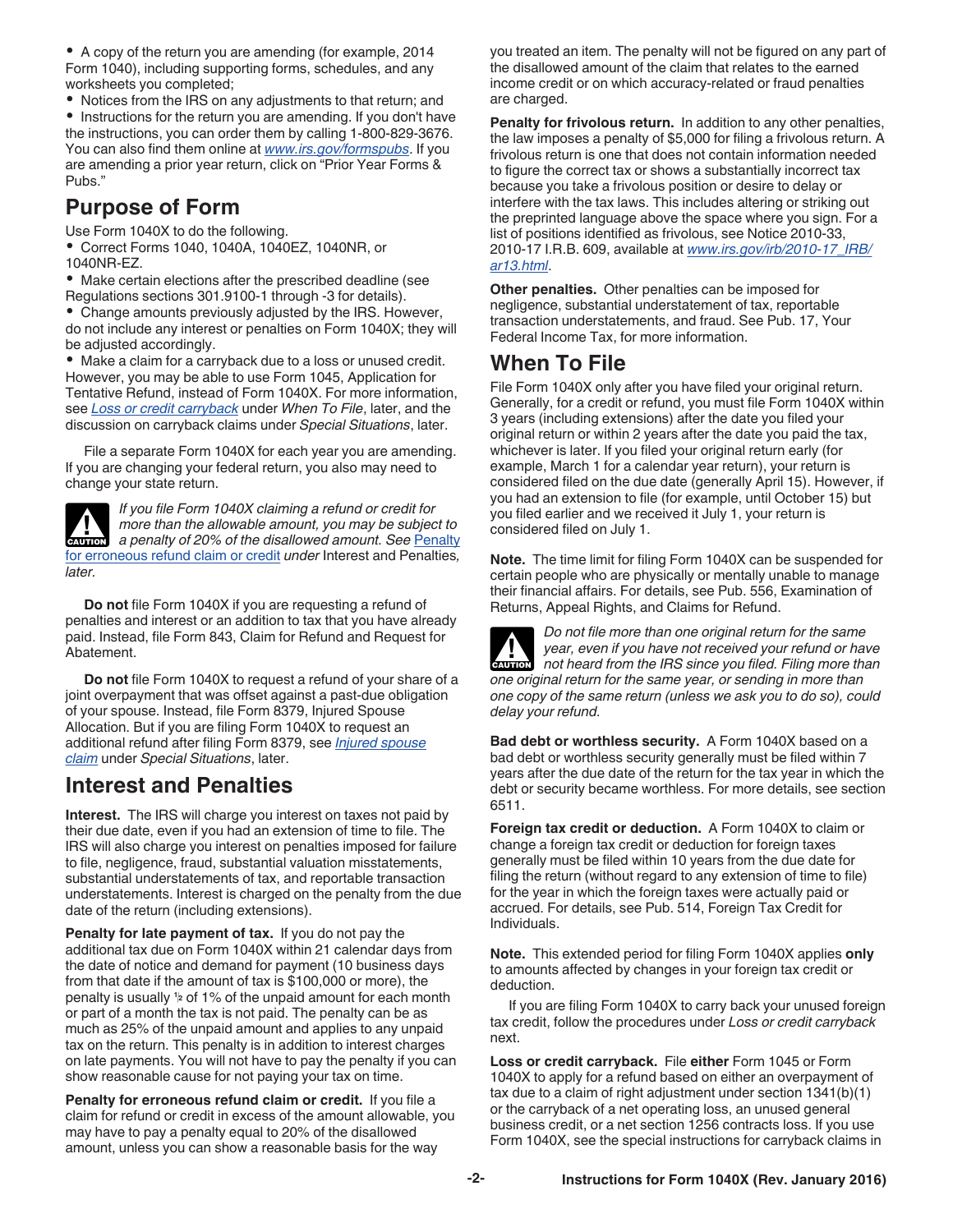<span id="page-2-0"></span>these instructions under *Special Situations*, later. A Form 1040X based on a net operating loss or capital loss carryback or a credit carryback generally must be filed within 3 years (10 years for carryback of foreign tax credit or deduction) after the due date of the return (including extensions) for the tax year of the net operating loss, capital loss, or unused credit. If you use Form 1045, you must file the claim within 1 year after the end of the year in which the loss, credit, or claim of right adjustment arose. For more details, see the Instructions for Form 1045.

**Reducing a casualty loss deduction after receiving hurricane-related grant.** You must file Form 1040X by the due date (as extended) for filing your tax return for the tax year in which you received the grant. For more information, see *[Reimbursement received for hurricane-related casualty loss](#page-4-0)* 

under *Special Situations*, later.

**Retroactive determination of nontaxable disability pay.** 

Retired members of the uniformed services whose retirement pay, in whole or in part, is retroactively determined by the Department of Veterans Affairs (VA) to be nontaxable disability pay can file claims for credits or refunds using Form 1040X. You have until the **later** of (a) 1 year after the determination date, if the year at issue is no more than 5 years before the determination date, or (b) the normal deadline for filing a claim for refund or credit. The normal deadline is the later of 3 years after filing the original return or 2 years after paying the tax. Attach a copy of an official letter from the VA granting the retroactive determination of nontaxable disability pay.

### **Special Situations**

Many amended returns deal with situations that have special qualifications or special rules that must be followed. The items that follow give you this specialized information so your amended return can be filed and processed correctly.



*Only the special procedures are given here. Unless otherwise stated, you still must complete all appropriate lines on Form 1040X, as discussed under* [Line](#page-4-0) [Instructions](#page-4-0)*, later.*

**Health coverage tax credit (HCTC) for 2014.** Eligible TAA recipients, alternative TAA recipients, reemployment TAA recipients, Pension Benefit Guaranty Corporation pension payees, and qualifying family members, may be able to claim the HCTC for qualifying health insurance coverage during 2014. If you think you may be eligible for the HCTC for 2014, see the 2013 Form 8885, Health Coverage Tax Credit, and its instructions or *[www.irs.gov/HCTC](http://www.irs.gov/Individuals/HCTC-Latest-News-and-Background)* for more information.

To claim the HCTC for 2014, you must first file an original 2014 tax return without claiming the HCTC, even if you have no other filing requirement. To amend a 2014 tax return to claim the HCTC, complete Form 1040X and write "HCTC" in large, bold letters at the top of the form.

*Line 15.* On line 15, check the box for Form 8885 and attach the 2013 Form 8885. Cross out "2013" in the upper right corner of Form 8885 and write "2014" in large, bold numbers.

Follow the 2013 Instructions for Form 8885 to figure your HCTC, including the instruction requiring that you attach documents that prove that your health insurance plan is qualified and that you paid the qualified health insurance premiums. Qualified health insurance plans for tax year 2014 include all plans that were previously qualified and all qualified health plans offered through a Health Insurance Marketplace. Previously, the first day of non-group (individual) coverage had to start at least 30 days before the taxpayer became eligible for the HCTC. This 30-day requirement is eliminated for coverage months in taxable years beginning in and after 2014. Check *[www.irs.gov/HCTC](http://www.irs.gov/Individuals/HCTC-Latest-News-and-Background)* for more information about proof of coverage and eligibility.

**Part III.** The HCTC now requires an election. You must elect the HCTC for a coverage month for which you're eligible for the HCTC. Once you elect to take the HCTC for a month in tax year 2014, the election to take the HCTC applies to all subsequent coverage months in the tax year for which you're eligible to take the HCTC. Make the required election in Part III of Form 1040X when explaining why you are amending your return. For example, "I am claiming the HCTC. I elect HCTC starting in January." The election must be made within 3 years (including extensions) after the date you filed your original return as described in *[When To File](#page-1-0)*, earlier.

*Premium tax credit (PTC).* Once you elect to take the HCTC for a coverage month, you cannot claim the PTC for the same coverage in that coverage month or in any subsequent coverage months during your tax year in which you're eligible to claim the HCTC. Correct any PTC you previously claimed on Form 8962, Premium Tax Credit, and attach Form 8962 when you amend your tax return. If advance payments of the premium tax credit (APTC) were made for you, your spouse, or a dependent who enrolled in coverage through a Health Insurance Marketplace in 2014, continue to report all APTC on Form 8962. However, leave Form 8962, line 28, blank. The Form 8962, line 28, repayment limit does not apply to coverage for which you elect the HCTC for any month in the tax year. Do not complete Part 5 of Form 8962 for coverage for which you elect the HCTC for any month.

When completing Form 8885, the cost of coverage used to compute the HCTC includes the amount you paid to the insurance provider for all the months subject to the HCTC election plus the amount of the monthly APTC shown on Form 1095-A, lines 21-32, column C, for the months you claim the HCTC. However, if you complete Part 4 of Form 8962, include only the enrollment premiums and APTC allocated to you.

**Other items on your return.** You may need to adjust other items on your return. For example, claiming the HCTC can change your:

Medical expense deduction on Schedule A (Form 1040);

Self-employed health insurance deduction on Form 1040, line 29;

Net premium tax credit on Form 1040, line 69, Form 1040A, line 45, or Form 1040NR, line 65;

Excess advance premium tax credit repayment on Form

1040, line 46, Form 1040A, line 29, or Form 1040NR, line 44;

Alternative minimum tax on Form 1040, line 45, Form 1040A, line 28, or Form 1040NR, line 43; and

Nonrefundable credits.

*Assembling and mailing your return.* You must write "HCTC" at the top of page 1 of Form 1040X and attach a copy of an official letter from the PBGC, Department of Labor, or your state workforce agency or employment office reflecting you were eligible for trade adjustment assistance or received PBGC pension payments for the months you elect the HCTC. Also attach proof that your health insurance plan was qualified and that you paid the qualified health insurance premiums. Mail the completed Form 1040X, Form 8885, Form 8962 (if applicable), and supporting documents to the following address, regardless of where you live:

Department of the Treasury Internal Revenue Service Austin, Texas 73301-0215

If using a private delivery service, the address is:

Internal Revenue Service 3651 South I-H 35, Stop 6055 AUSC Austin, Texas 78741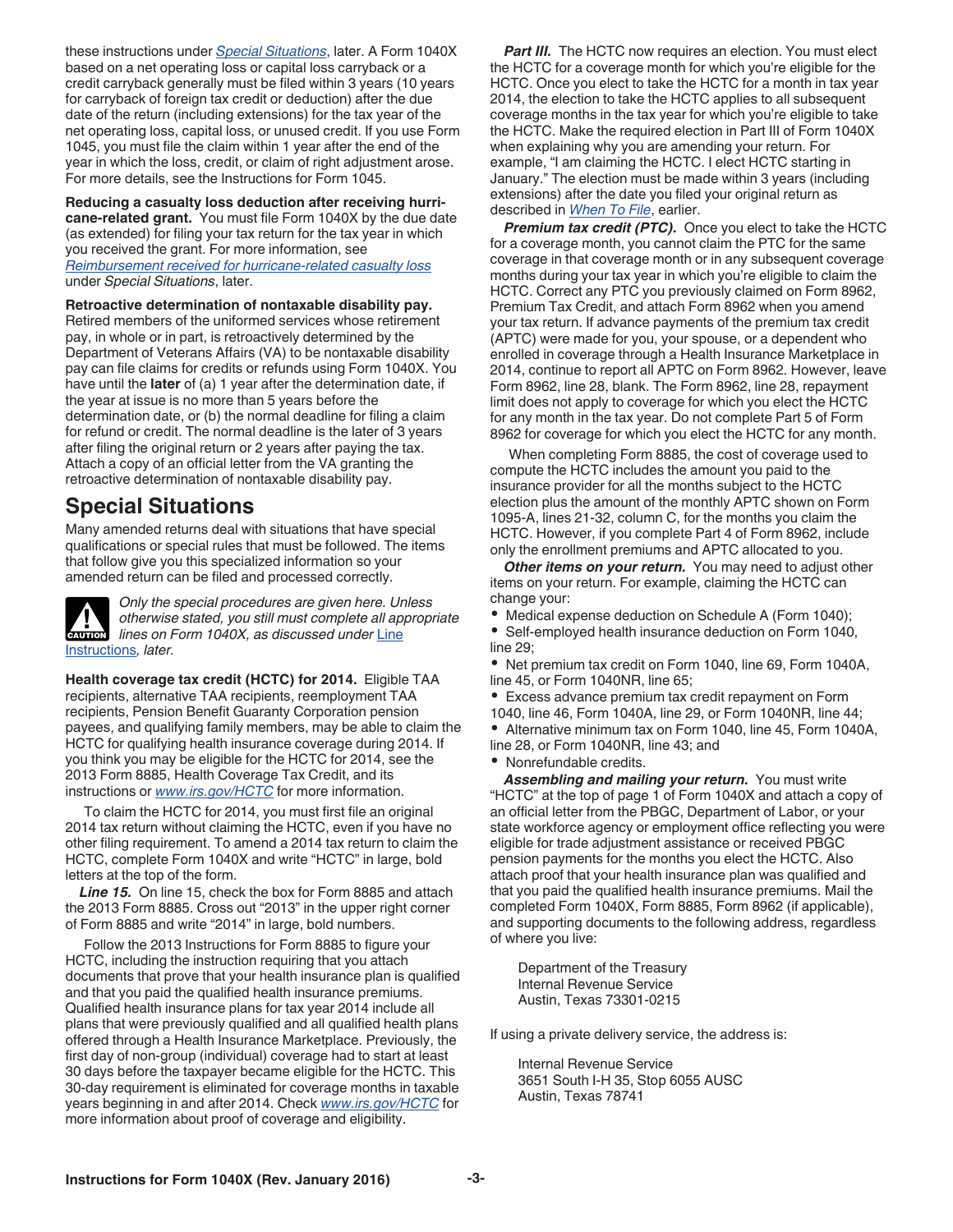<span id="page-3-0"></span>**Additional Medicare Tax.** Beginning in 2013, a 0.9% Additional Medicare Tax applies to Medicare wages, railroad retirement (RRTA) compensation, and self-employment income that are more than:

- \$125,000 if married filing separately,
- \$250,000 if married filing jointly, or
- \$200,000 for any other filing status.

If your Medicare wages, railroad retirement (RRTA) compensation, or self-employment income is adjusted, you may need to correct your liability, if any, for Additional Medicare Tax. When correcting Additional Medicare Tax liability, attach to Form 1040X a corrected Form 8959, Additional Medicare Tax, and, if correcting Medicare wages or railroad retirement (RRTA) compensation, attach Form W-2, Wage and Tax Statement, or Form W-2c, Corrected Wage and Tax Statement. For more information, see the Instructions for Form 8959.

**Airline payments.** Qualified airline employees (which include former employees or surviving spouses but not covered executives) who received an airline payment(s) can exclude from gross income a portion of any payment(s) received by rolling over that amount to a traditional IRA. The maximum amount that can be rolled over or transferred to a traditional IRA is 90% of the total airline payment(s) received.

Generally, the rollover or transfer to a traditional IRA must have been done within 180 days of receipt of the airline payment (or August 14, 2012, if later). But, if the airline payment was made under the approval of an order of a Federal bankruptcy court in a case filed on November 29, 2011, you can roll over the airline payment within the period beginning on December 18, 2014, and ending on June 15, 2016. For more information on airline payments, see Pub. 590-A, Contributions to Individual Retirement Arrangements (IRAs).

To exclude an airline payment from gross income, you must file a Form 1040X for the tax year in which the airline payment was received and included in your gross income. You must file the return before the expiration of the statute of limitations. See *[When To File](#page-1-0)*, earlier.

Be sure to include this reason for filing a Form 1040X with your explanation in Part III.

**Carryback claim—net operating loss (NOL).** Enter "Carryback Claim" at the top of page 1 of Form 1040X. Attach a computation of your NOL using Schedule A (Form 1045) and a computation of any NOL carryover using Schedule B (Form 1045). A refund based on an NOL does not include a refund of self-employment tax reported on Form 1040X, line 10. For details, see Pub. 536, Net Operating Losses (NOLs) for Individuals, Estates, and Trusts.

**Note.** Interest will not be paid on any NOL refund shown on an amended return processed within 45 days of receipt.

**Carryback claim—credits and other losses.** Enter "Carryback Claim" at the top of page 1 of Form 1040X. Attach copies of the following.

Both pages of Form 1040 and Schedules A and D, if applicable, for the year in which the loss or credit originated. Enter "Attachment to Form 1040X—Copy Only—Do Not Process" at the top of these forms.

Any Schedules K-1 you received from any partnership, S corporation, estate, or trust for the year of the loss or credit that contributed to the loss or credit carryback.

Any form or schedule from which the carryback results, such as Form 3800, General Business Credit; Form 1116, Foreign Tax Credit (Individual, Estate, or Trust); Form 6781, Gains and Losses From Section 1256 Contracts and Straddles; Form 4684, Casualties and Thefts; or Schedule C or F (Form 1040).

Forms or schedules for items refigured in the carryback year, such as Form 6251, Alternative Minimum Tax—Individuals; Form 3800; Schedule A (Form 1040); or Form 8962.

**Note.** If you were married and you did not have the same filing status (married filing jointly or married filing separately) for all of the years involved in figuring the loss or credit carryback, you may have to allocate income, deductions, and credits. For details, see the publication for the type of carryback you are claiming. For example, for NOL carrybacks, see Pub. 536.



*You must attach all appropriate forms and schedules to Form 1040X or it will be returned.*

**Deceased taxpayer.** If filing Form 1040X for a deceased taxpayer, enter "Deceased," the deceased taxpayer's name, and the date of death across the top of Form 1040X, page 1.

If you are filing a joint return as a surviving spouse, enter "Filing as surviving spouse" in the area where you sign the return. If someone else is the personal representative, he or she must also sign.

*Claiming a refund for a deceased taxpayer.* If you are filing a joint return as a surviving spouse, you only need to file Form 1040X to claim the refund. If you are a court-appointed personal representative or any other person claiming the refund, file Form 1040X and attach Form 1310, Statement of Person Claiming Refund Due a Deceased Taxpayer, and any other information required by its instructions. For more details, see Pub. 559, Survivors, Executors, and Administrators.

**Household employment taxes.** If you are correcting the amount of employment taxes you paid to household employees, attach Schedule H (Form 1040) and include in Part III of Form 1040X the date the error was discovered. If you owe tax, pay in full with this return. If you are changing the wages paid to an employee for whom you filed Form W-2, you must also file Form W-2c, Corrected Wage and Tax Statement, and Form W-3c, Transmittal of Corrected Wage and Tax Statements, with the Social Security Administration. For more information, see Pub. 926, Household Employer's Tax Guide, for the appropriate year.

**Injured spouse claim.** If you have filed a Form 8379 and are filing a Form 1040X to request an additional refund, and you do not want your portion of the overpayment to be applied (offset) against your spouse's past-due obligation(s), complete and attach another Form 8379 to allocate the additional refund.

**Qualified reservist distributions.** Reservists called to active duty after September 11, 2001, can claim a refund of any 10% additional tax paid on an early distribution from a qualified retirement plan.

To make this claim:

You must have been ordered or called to active duty after September 11, 2001, for more than 179 days or for an indefinite period,

The distribution from a qualified retirement plan must have been made on or after the date you were ordered or called to active duty and before the close of your active duty period, and The distribution must have been from an IRA, or from amounts attributable to elective deferrals under a section 401(k) or 403(b) plan or a similar arrangement.

Eligible reservists should enter "Active Duty Reservist" at the top of page 1 of Form 1040X. In Part III, include the date called to active duty, the amount of the retirement distribution, and the amount of the early distribution tax paid. For more information, see Pub. 590-B, Distributions from Individual Retirement Arrangements (IRAs), for distributions from IRAs; and Pub. 575, Pension and Annuity Income, for distributions from elective deferral plans.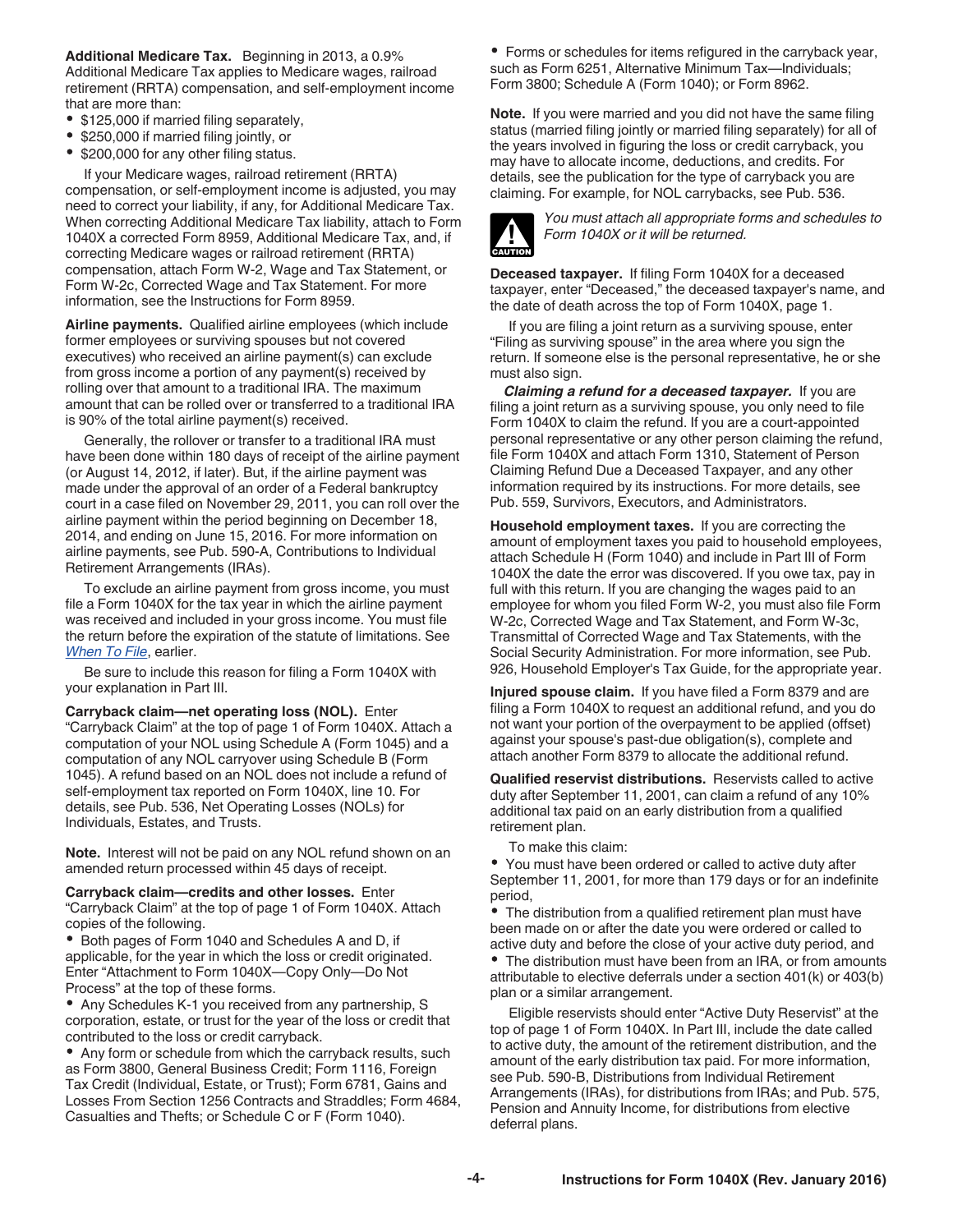<span id="page-4-0"></span>**Reimbursement received for hurricane-related casualty loss.** If you claimed a casualty loss on your main home resulting from Hurricanes Katrina, Rita, or Wilma, and later received a qualified grant as reimbursement for that loss, you can file an amended return for the year the casualty loss deduction was claimed (and for any tax year to which the deduction was carried) to reduce the casualty loss deduction (but not below zero) by the amount of the reimbursement. To qualify, your grant must have been issued under Public Law 109-148, 109-234, or 110-116. Examples of qualified grants are the Louisiana Road Home Grants and the Mississippi Development Authority Hurricane Katrina Homeowner Grants.

At the top of page 1 of Form 1040X, enter "Hurricane Grant Relief" in dark, bold letters. Include the following materials with your amended return.

- 1. Proof of the amount of any hurricane relief grant received.
- 2. A completed Form 2848, Power of Attorney and

Declaration of Representative, if you wish to have your designated representative speak with us. (Do not include this if a valid Form 2848 is already on file with the IRS that covers the same tax year and tax matters.)

*Do not include on Form 1040X any adjustments other than the reduction of the casualty loss deduction if the*  **Period of limitations on assessment is closed for the tax <b>cauTION** *year in which you claimed the casualty loss deduction. Generally, this period is closed if it is more than 3 years after the return was filed and more than 2 years after the tax was paid.*

*Waiver of penalties and interest.* If you pay the entire balance due on your amended return within 1 year of timely filing your amended return, no interest or penalties will be charged on the balance due. Payments made after you file Form 1040X should clearly designate that the payment is to be applied to reduce the balance due shown on the Form 1040X.

*Special rule for previously filed amended returns.* In order to receive the benefits discussed in this section, you must notify the IRS if you previously filed an amended return based on receiving one of the grants mentioned earlier. For instructions on how to notify the IRS, see Notice 2008-95, 2008-44 I.R.B. 1076, available at *[www.irs.gov/irb/2008-44\\_IRB/ar09.html](http://www.irs.gov/irb/2008-44_IRB/ar09.html)*.

**Relief for homeowners with corrosive drywall.** If you suffered property losses due to the effects of certain imported drywall installed in homes between 2001 and 2009, you may be able to file an amended return to claim a casualty loss for repairs made to your personal residence or household appliances. For further information on claiming this loss, see Pub. 547.

**Resident and nonresident aliens.** Use Form 1040X to amend Form 1040NR or Form 1040NR-EZ. Also, use Form 1040X if you should have filed Form 1040, 1040A, or 1040EZ instead of Form 1040NR or 1040NR-EZ, or vice versa.

To amend Form 1040NR or 1040NR-EZ, or to file the correct return, do the following:

Enter your name, current address, and social security number (SSN) or IRS individual taxpayer identification number (ITIN) on the front of Form 1040X.

Do not enter any other information on page 1. Also, do not complete Parts I or II on page 2 of Form 1040X.

- Enter in Part III the reason why you are filing Form 1040X.
- Complete a new or corrected return (Form 1040, Form
- 1040NR, etc.). Across the top of the new or corrected return, write "Amended."
- Attach the new or corrected return to the back of Form 1040X. For more information, see Pub. 519, U.S. Tax Guide for Aliens.

**Same-sex marriage.** For federal tax purposes, marriages of couples of the same sex are treated the same as marriages of couples of the opposite sex. If you filed a return while you were married to someone of the same sex, you may be able to amend the return to file as married filing separately or married filing jointly. See *[Same-sex spouses](#page-5-0)* under *Amended Return Filing Status*.

**Signing your child's return.** If your child cannot sign the return, either parent can sign the child's name in the space provided. Then, enter "By (your signature), parent for minor child."

**Tax shelters.** If you are amending your return to disclose information for a reportable transaction in which you participated, attach Form 8886, Reportable Transaction Disclosure Statement.

### **Tracking Your Amended Return**

You should generally allow 8 to 12 weeks for Form 1040X to be processed. However, in some cases, processing could take up to 16 weeks. Use the *[Where's My Amended Return](http://www.irs.gov/Filing/Individuals/Amended-Returns-(Form-1040-X)/Wheres-My-Amended-Return-1)* application on IRS.gov to track the status of your amended return. It can take up to 3 weeks from the date you mail it to show up in our system. You will need to provide the following information.

Your Taxpayer Identification Number (for most taxpayers that is their social security number).

- Your date of birth.
- Your ZIP code.

### **Line Instructions**

#### **Calendar or Fiscal Year**

Above your name, check the box for the calendar year or enter the other calendar year or fiscal year you are amending.

#### **Name, Current Address, and Social Security Number (SSN)**

If you and your spouse are amending a joint return, list your names and SSNs in the same order as shown on the original return. If you are changing from separate to a joint return and your spouse did not file an original return, enter your name and SSN first.

**Note.** If you have moved since you filed your original return, enter your current address on Form 1040X.

**P.O. box.** Enter your box number only if your post office does not deliver mail to your home.

**Foreign address.** If you have a foreign address, enter the city name on the appropriate line. Do not enter any other information on that line, but also complete the spaces below that line. Do not abbreviate the country name. Follow the country's practice for entering the postal code and the name of the province, county, or state.

#### **Amended Return Filing Status**

Check the box that corresponds to your filing status on this return. If this is a change from the filing status on your original return, the following information may apply to you.

**Changing from separate to a joint return.** Generally, if you file a joint return, both you and your spouse (or former spouse) have joint and several liability. This means both of you are responsible for the tax and any interest or penalties due on the return, as well as any understatement of tax that may become due later. If one spouse does not pay the tax due, the other may have to. However, you may qualify for innocent spouse relief.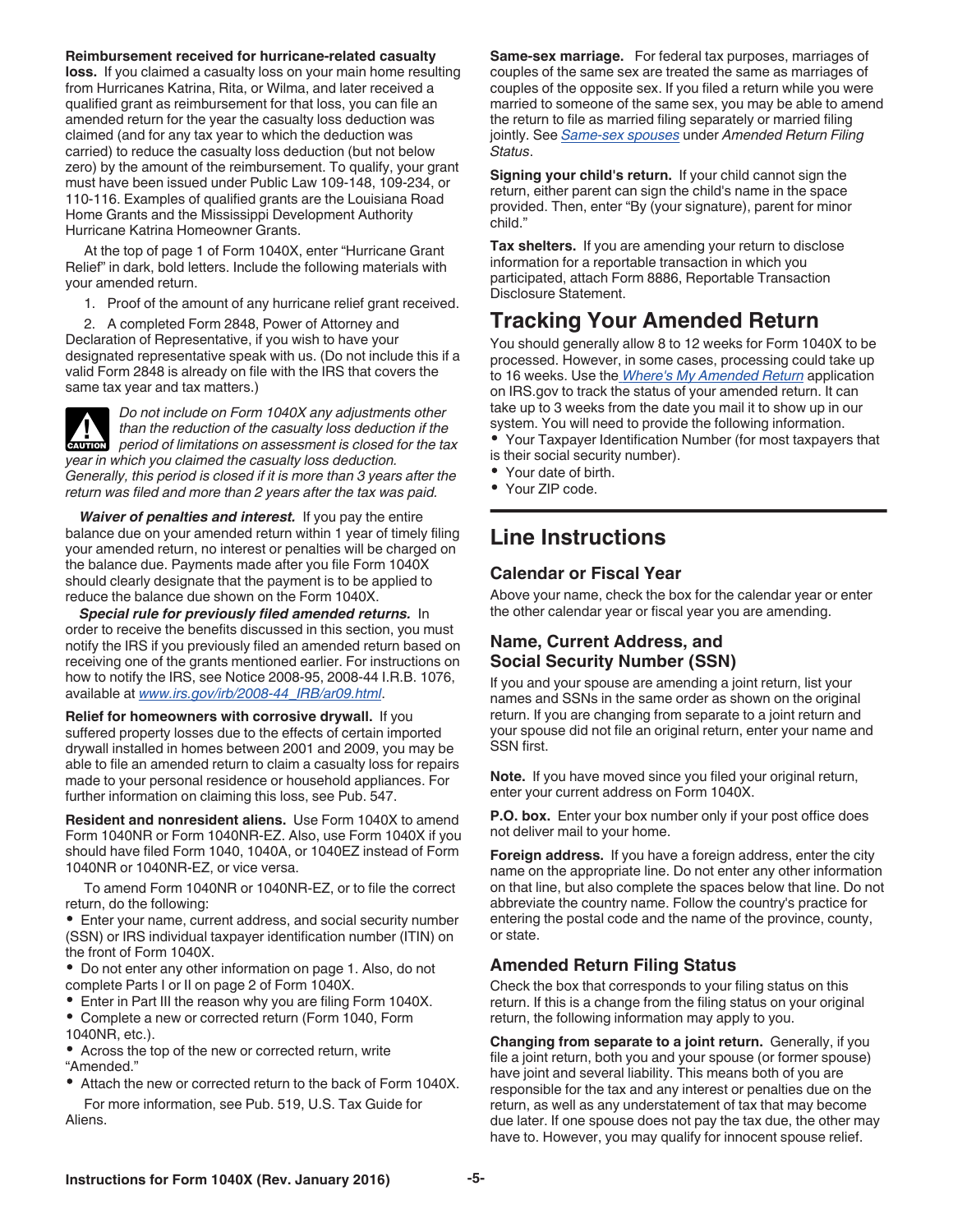<span id="page-5-0"></span>For details, see Form 8857, Request for Innocent Spouse Relief, or Pub. 971, Innocent Spouse Relief.

**Same-sex spouses.** You may amend a return filed before September 16, 2013, to change your filing status to married filing separately or married filing jointly. But you are not required to change your filing status on a return filed before that date, even if you amend that return for another reason. In either case, your amended return must be consistent with the filing status you choose. You must file the amended return before the expiration of the period of limitations. See *[When To File](#page-1-0)*, earlier.

**Changing to head of household filing status.** If the qualifying person is a child but not your dependent, enter the child's name and "QND" in Part III.



*Generally, married people cannot file as head of household. But for an exception, see Pub. 501, Exemptions, Standard Deduction, and Filing Information.*

**Full-year coverage status.** Beginning in 2014, you must: Have qualifying health care coverage (called minimum essential coverage) for every month of the tax year for yourself, your spouse (if filing jointly), and anyone you could or did claim as a dependent,

- Qualify for an exemption from the requirement to have minimum essential coverage, or
- Make a shared responsibility payment with your tax return.

Check "Yes" on this line if you had minimum essential coverage for every month of the tax year for yourself, your spouse (if filing jointly), and anyone you could or did claim as a dependent. A person is treated as having minimum essential coverage for any month in which he or she has minimum essential coverage for at least 1 day of the month. You can check "Yes" even if:

A dependent child was born or adopted during the year and did not have minimum essential coverage during the months before birth or adoption (but the child must have minimum essential coverage for every month of the tax year following the birth or adoption), or

A spouse or dependent who died during the year did not have minimum essential coverage during the month of or months after death (but he or she must have had minimum essential coverage for every month of the tax year that he or she was alive).

Otherwise, check "No" and see the CAUTION, below. If you are amending your return for a year prior to 2014, leave both checkboxes blank.

*Taxpayers who can be claimed as a dependent.* Leave both boxes blank if you can be claimed as a dependent by another taxpayer. You do not owe a shared responsibility payment and do not need to file Form 8965. To find out if someone can claim you as a dependent, see *Exemptions for Dependents* in Pub. 501 or *Line 6c — Dependents* in the instructions for Form 1040 or Form 1040A.



*If you cannot check "Yes" and do not qualify for a coverage exemption, you may owe a shared*  **Proponsibility payment. See Form 8965, Health <b>Proponsibility payment. See Form 8965, Health** *Coverage Exemptions, and its instructions, to determine if anyone in your household qualifies for a coverage exemption.* 

*See* Line 9—Health care: individual responsibility*, later, to report a shared responsibility payment or to change the amount of a shared responsibility payment reported on your original return.*

### **Lines 1 Through 30—Which Lines To Complete**

Before looking at the instructions for specific lines, the following information may point you in the right direction for completing Form 1040X.

**You need information about income, deductions, etc.** If you have questions such as what income is taxable or what expenses are deductible, the instructions for the form you are amending should help. Also use those instructions to find the method you should use to figure the correct tax. To get prior year forms, schedules, and instructions, call 1-800-829-3676 or download them from *[www.irs.gov/formspubs](http://www.irs.gov/formspubs)*.

**You are providing only additional information.** If you are not changing any dollar amounts you originally reported, but are sending in only additional information, do the following.

Check the box for the calendar year or enter the other calendar or fiscal year you are amending.

Complete name, current address, and SSN.

Check a box in Part II, if applicable, for the Presidential Election Campaign Fund.

Complete Part III, Explanation of changes.

**You are changing from separate to a joint return.** If you and your spouse are changing from separate returns to a joint return, follow these steps.

1. Enter in column A the amounts from your return as originally filed or as previously adjusted (either by you or the IRS).

2. To determine the amounts to enter in column B, combine the amounts from your spouse's return as originally filed or as previously adjusted with any other changes you or your spouse are making. If your spouse did not file an original return, include your spouse's income, deductions, credits, other taxes, etc., in the amounts you enter in column B.

3. Read the instructions for column C to figure the amounts to enter in that column.

4. Both of you must sign and date Form 1040X.

**You are changing amounts on your original return or as previously adjusted by the IRS.** Because Form 1040X can be used for so many purposes, it is sometimes difficult to know which part(s) of the form to fill out. Unless specific instructions apply, follow the rules below.

Always complete the top of page 1 through *Full-year coverage*.

Complete the lines shown in the following chart according to what you are changing.

- Check a box in Part II, if applicable, for the Presidential Election Campaign Fund.
- Complete Part III, Explanation of changes.
- Sign and date the form.

#### **Columns A Through C**

**Column A.** Enter the amounts from your original return. However, if you previously amended that return or it was changed by the IRS, enter the adjusted amounts.

**Column B.** Enter the net increase or decrease for each line you are changing.

Explain each change in Part III. If you need more space, attach a statement.

Attach any schedule or form relating to the change. For example, attach Schedule A (Form 1040) if you are amending Form 1040 to itemize deductions. If you are amending your return because you received another Form W-2, attach a copy of the new W-2. Do not attach items unless required to do so.

**Column C.** To figure the amounts to enter in this column:

- Add the increase in column B to the amount in column A, or
- Subtract the decrease in column B from the amount in column A.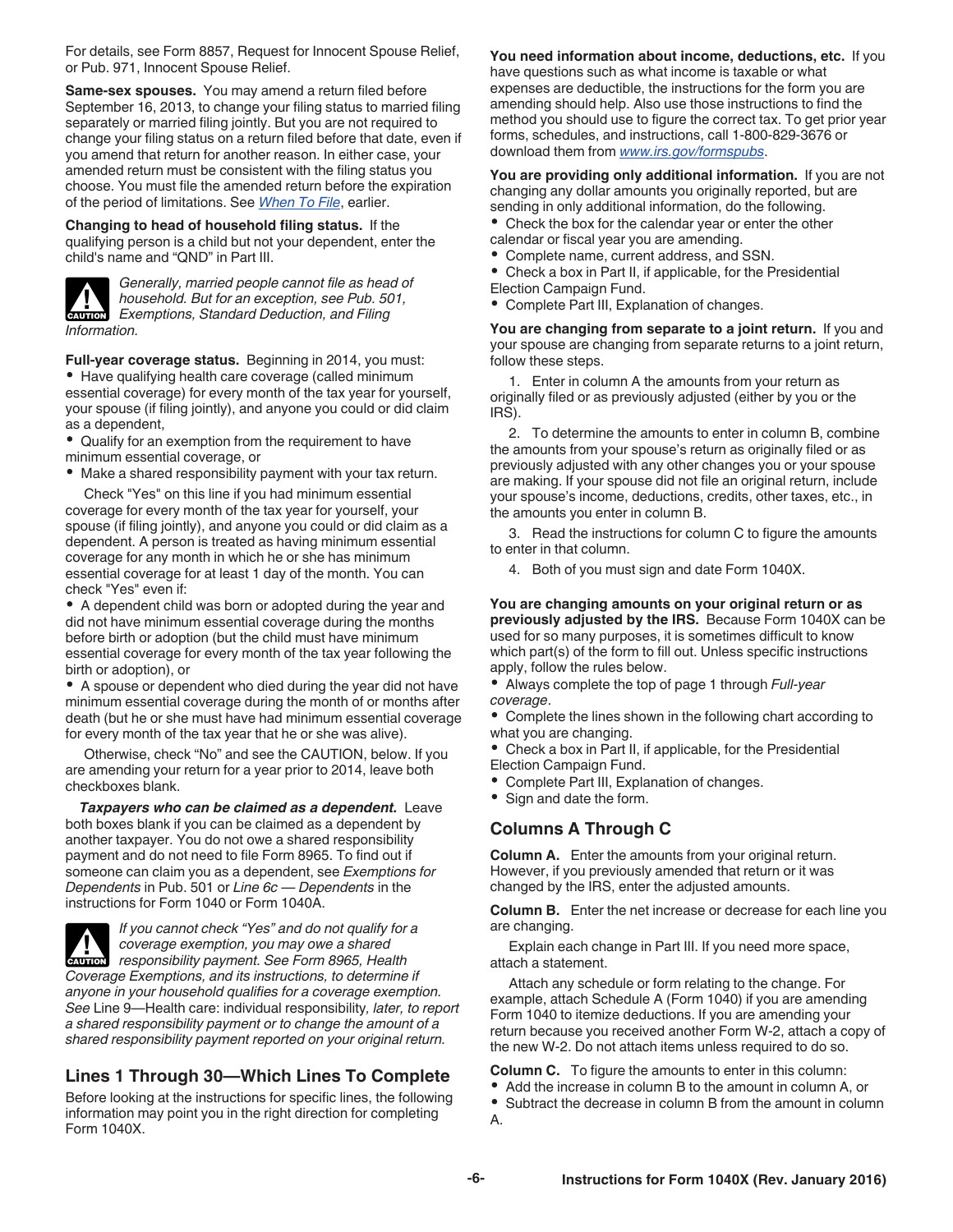<span id="page-6-0"></span>For any item you do not change, enter the amount from column A in column C.

**Note.** Show any negative numbers (losses or decreases) in columns A, B, or C in parentheses.

*Example.* Sheila originally reported \$21,000 as her adjusted gross income on her 2012 Form 1040. She received another Form W-2 for \$500 after she filed her return. She completes line 1 of Form 1040X as follows.

|        | Col. A | Col. B | Col. C |
|--------|--------|--------|--------|
| Line 1 | 21,000 | 500    | 21,500 |

Sheila would also report any additional federal income tax withheld on line 12 in column B.

| IF you are changing only*                                                                                             | <b>THEN complete Form</b><br>1040X |
|-----------------------------------------------------------------------------------------------------------------------|------------------------------------|
| Filing status                                                                                                         | Lines $1-23$                       |
| Exemptions                                                                                                            | Lines $1-30$                       |
| Income                                                                                                                | Lines $1-23$                       |
| 1040 lines 7-21<br>1040A lines 7-14b<br>1040EZ lines 1-3                                                              |                                    |
| Adjustments to income                                                                                                 | Lines $1-23$                       |
| 1040 lines 23-35**<br>1040A lines 16-19                                                                               |                                    |
| Itemized or standard deductions                                                                                       | $l$ ines $1-23$                    |
| 1040 line 40<br>1040A line 24<br>1040EZ line 5***                                                                     |                                    |
| Tax before credits                                                                                                    | $l$ ines $5-23$                    |
| 1040 lines 44, 45, and 46 (2012-2013 lines<br>44-45)<br>1040A lines 28 and 29 (2012-2013 line 28)<br>1040EZ line 10   |                                    |
| Nonrefundable credits                                                                                                 | Lines $6-23$                       |
| 1040 lines 48-54 (2012-2013 lines 47-53)<br>1040A lines 31-35 (2012-2013 lines 29-33)                                 |                                    |
| Other taxes                                                                                                           | $l$ ines $6-23$                    |
| 1040 lines 57-62 (2012-2013 lines 56-60)<br>1040A line 38 (2012-2013 N/A)<br>1040EZ line 11 (2012-2013 N/A)           |                                    |
| Payments and refundable credits                                                                                       | $l$ ines $10-23$                   |
| 1040 lines 64-73 (2012-2013 lines 62-71)<br>1040A lines 40-45** (2012-2013 lines 36-<br>$40**$<br>1040EZ lines 7-8a** |                                    |

\* This column gives line numbers for 2012 through 2015 returns. Where the same lines do not apply to all years, those that are different are shown in parentheses.

\*\* Plus any write-in amounts shown on the total line for the lines indicated. \*\*\* The total on Form 1040EZ, line 5 combines personal exemptions and the standard deduction. See *Form 1040EZ Filers—Lines 2 and 4*, later.

**Income and Deductions**

#### **Line 1—Adjusted Gross Income**

Enter your adjusted gross income (AGI), which is the total of your income minus certain deductions (adjustments). Any

change to the income or adjustments on the return you are amending will be reflected on this line.

Use the following chart to find the corresponding line.

|                                 | <b>THEN the corresponding line on</b><br>Form |    |  |  |  |  |  |
|---------------------------------|-----------------------------------------------|----|--|--|--|--|--|
| IF you are<br>amending tax year | 1040A<br>1040EZ<br>1040<br>is:<br>is:<br>is:  |    |  |  |  |  |  |
| 2012-2015                       | 37                                            | 21 |  |  |  |  |  |

A change you make to your AGI can cause other amounts to increase or decrease. For example, changing your AGI can change your:

Miscellaneous itemized deductions, credit for child and dependent care expenses, child tax credit, education credits, retirement savings contributions credit, or premium tax credit;

Allowable charitable contributions deduction or the taxable amount of social security benefits;

Total itemized deductions or deduction for exemptions (see the instructions for line 4, later); or

• Individual shared responsibility payment (see the instructions for line 9, later).

If you change your AGI, refigure these items—those listed above—and any other deduction or credit you are claiming that has a limit based on AGI.

**Correcting your wages or other employee compensation.**  Attach a copy of all additional or corrected Forms W-2 you received after you filed your original return. Also attach any additional or corrected Forms 1099-R, Distributions From Pensions, Annuities, Retirement or Profit-Sharing Plans, IRAs, Insurance Contracts, etc., that show federal income tax withheld.

**Changing your IRA deduction.** In Part III of Form 1040X, enter "IRA deduction" and the amount of the increase or decrease. If changing from a deductible to a nondeductible IRA contribution, also complete and attach Form 8606, Nondeductible IRAs.

#### **Line 2—Itemized Deductions or Standard Deduction**

If you itemized your deductions, enter in column A the total from your original Schedule A (Form 1040) or your deduction as previously adjusted by the IRS. If you are now itemizing your deductions instead of using the standard deduction, or have changed the amount of any deduction, or your new AGI limitations have changed any deduction, attach a copy of the corrected Schedule A to this amended return.

If you are using the standard deduction, enter the amount for your filing status for the year you are amending. If you are amending Form 1040EZ, see *[Form 1040EZ Filers—Lines 2 and](#page-7-0)  [4](#page-7-0)*, later, for the amount to enter. Remember that the standard deduction for all years can be increased for the age and/or blindness of the taxpayer(s).

#### **Line 4—Exemptions**

Enter on line 4, column A, the amount from:

The return you are amending (Form 1040, line 42, or Form 1040A, line 26), or

The amount indicated under *[Form 1040EZ Filers—Lines 2](#page-7-0) [and 4](#page-7-0)*, later, if the return you are amending is Form 1040EZ.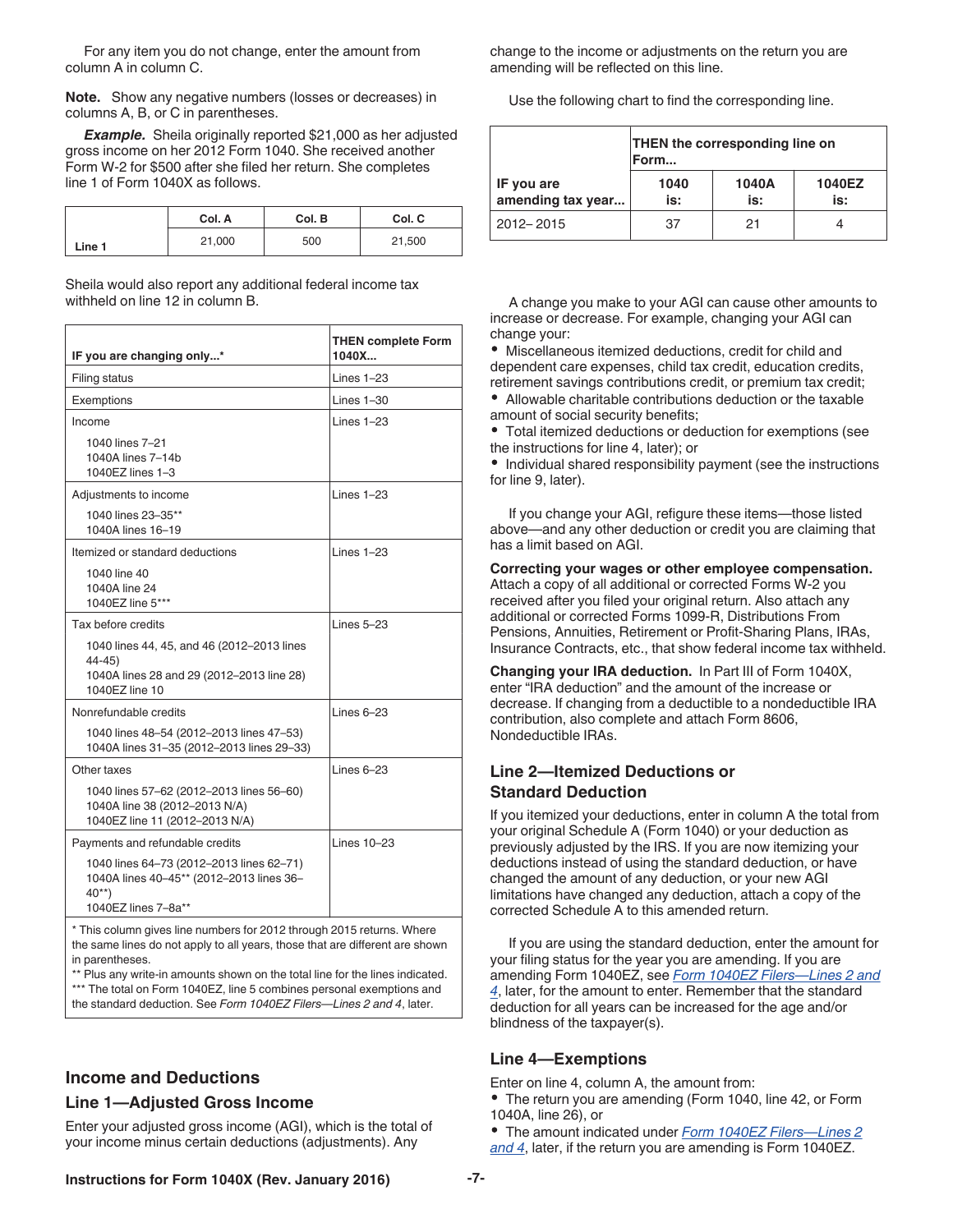<span id="page-7-0"></span>**Changing the number of exemptions claimed.** You must complete Part I, Exemptions, on page 2 of Form 1040X if:

You are increasing or decreasing the number of dependents you claim,

You are claiming a personal exemption for you or your spouse that you did not previously claim, or

You are eliminating a personal exemption for you or your spouse that you previously claimed, but were not entitled to claim.

If any of these situations apply to you, complete Form 1040X, lines 24 through 30.

Multiply the total number of exemptions claimed by the amount shown in the following table for the year you are amending. However, if the amount on line 1 of Form 1040X is more than \$150,000, first see *Who must use the Deduction for Exemptions Worksheet*, below.

| IF you are amending your | THEN the amount for one<br>exemption is |  |  |
|--------------------------|-----------------------------------------|--|--|
| 2015 return              | \$4,000                                 |  |  |
| 2014 return              | \$3,950                                 |  |  |
| 2013 return              | \$3,900                                 |  |  |
| 2012 return              | \$3,800                                 |  |  |

**Who must use the Deduction for Exemptions Worksheet.** If you increased the amount on line 1, you may not be allowed the full deduction for your exemptions. However, if you reduced the amount on line 1, you now may be allowed the full deduction. Use the following chart to find out if you must use this worksheet to figure a reduced amount to enter on line 4. Be sure to use the Deduction for Exemptions Worksheet in the instructions for the form and year you are amending.

**Note.** There is no limitation on the deduction amounts claimed and no Deduction for Exemptions Worksheet to complete for tax year 2012.

| You must use the Deduction for<br>Exemptions Worksheet if- |                                                   |                                                                    |  |  |
|------------------------------------------------------------|---------------------------------------------------|--------------------------------------------------------------------|--|--|
| You are<br>amending<br>your:                               | And your filing status is:                        | And the amount on<br>line 1 is over:                               |  |  |
|                                                            | Married filing separately                         | \$150,000 for 2013,<br>\$152,525 for 2014<br>or \$154,950 for 2015 |  |  |
| 2013,                                                      | Married filing jointly or<br>Qualifying widow(er) | \$300,000 for 2013,<br>\$305,050 for 2014<br>or \$309,900 for 2015 |  |  |
| 2014, or<br>2015 return                                    | Single                                            | \$250,000 for 2013,<br>\$254,200 for 2014<br>or \$258,250 for 2015 |  |  |
|                                                            | Head of household                                 | \$275,000 for 2013,<br>\$279,650 for 2014<br>or \$284.050 for 2015 |  |  |

#### **Form 1040EZ Filers—Lines 2 and 4**

Did someone claim you as a dependent on his or her return? (If yes, one or both boxes on line 5 of Form 1040EZ will be checked.)

- **Yes.** On Form 1040X, **line 2, column A**, enter the amount from line E of the worksheet on the back of Form 1040EZ. On Form 1040X, **line 4, column A**, enter -0- (or, if married filing jointly, the amount from line F of the 1040EZ worksheet).
- **No.** Use the following chart to find the amounts to enter on lines 2 and 4.

| IF you are       |                                     | THEN enter on Form 1040X, |         |  |
|------------------|-------------------------------------|---------------------------|---------|--|
| amending<br>vour | <b>AND your filing</b><br>status is | line 2                    | line 4  |  |
| 2015             | Single                              | \$6,300                   | \$4,000 |  |
| return           | Married filing jointly              | 12,600                    | 8,000   |  |
| 2014             | Single                              | \$6,200                   | \$3,950 |  |
| return           | Married filing jointly              | 12.400                    | 7,900   |  |
| 2013             | Single                              | \$6,100                   | \$3,900 |  |
| return           | Married filing jointly              | 12,200                    | 7,800   |  |
| 2012             | Single                              | \$5,950                   | \$3,800 |  |
| return           | Married filing jointly              | 11,900                    | 7,600   |  |

#### **Line 5—Taxable Income**

If the taxable income on the return you are amending is \$0 and you have made changes on Form 1040X, line 1, 2, or 4, enter on line 5, column A, the actual taxable income instead of \$0. Enclose a negative amount in parentheses.

**Example.** Margaret showed \$0 taxable income on her original return, even though she actually had a loss of \$1,000. She later discovered she had additional income of \$2,000. Her Form 1040X, line 5, would show (\$1,000) in column A, \$2,000 in column B, and \$1,000 in column C. If she failed to take into account the loss she actually had on her original return, she would report \$2,000 in column C and possibly overstate her tax liability.

#### **Tax Liability**

#### **Line 6—Tax**

Figure the tax on your taxable income shown on line 5, column C. Generally, you will use the tax table or other method(s) you used to figure the tax on your original return. However, you may need to change to a different method if, for example, you amend your return to include or change the amount of certain types of income, such as capital gains or qualified dividends.

See the instructions for the income tax return you are amending to find the appropriate method(s), tax table, and worksheet, if necessary. Indicate the method(s) you used to figure the tax entered on line 6, as shown in the following chart.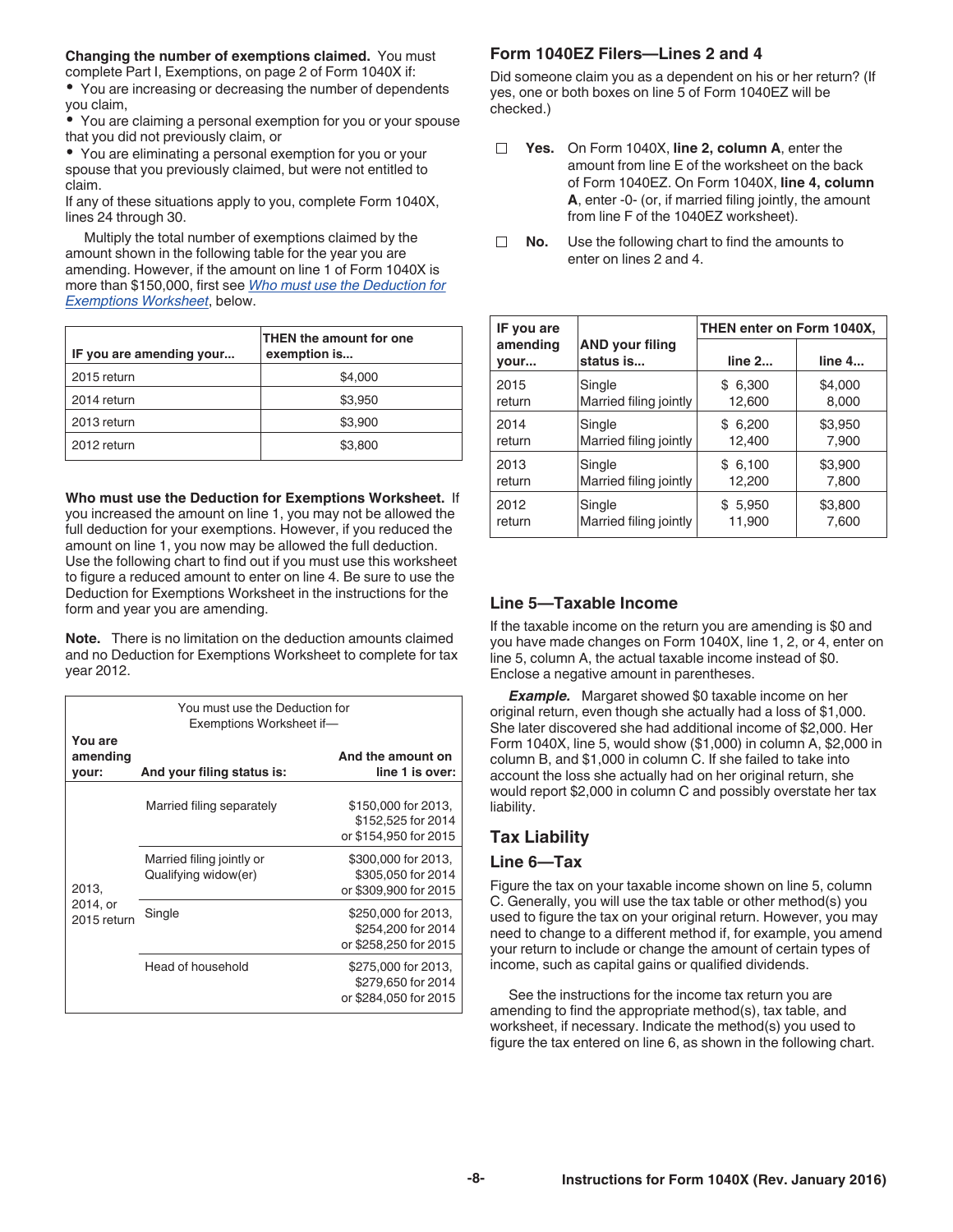<span id="page-8-0"></span>

| IF you figured the corrected tax using                          | THEN enter in the<br>blank area on<br>line 6 |
|-----------------------------------------------------------------|----------------------------------------------|
| <b>Tax Table</b>                                                | Table                                        |
| <b>Tax Computation Worksheet</b>                                | <b>TCW</b>                                   |
| Schedule D Tax Worksheet                                        | Sch D                                        |
| Schedule J (Form 1040)                                          | Sch J                                        |
| Qualified Dividends and Capital Gain<br><b>Tax Worksheet</b>    | <b>ODCGTW</b>                                |
| Foreign Earned Income Tax Worksheet                             | <b>FEITW</b>                                 |
| Form 8615, Tax for Certain Children Who<br>Have Unearned Income | F8615                                        |

**Example 1.** The taxable income on your original 2012 Form 1040 was \$49,650. You used the Tax Table in the 2012 Instructions for Form 1040 to find the tax, \$8,449. You are amending your 2012 Form 1040 to add \$160 of interest income, which you add in on line 1 of Form 1040X. There are no other changes. According to the 2012 Form 1040 instructions for line 44 (Tax), you should use the Tax Table to look up the tax on your corrected taxable income (\$49,810). The revised tax shown in the Tax Table is \$8,486. Below is your completed Form 1040X, line 6.

| Tax. Enter method(s) used to figure tax (see instructions): |    |       |    |       |
|-------------------------------------------------------------|----|-------|----|-------|
| Table                                                       | ١ĥ | 8.449 | 37 | 8.486 |

Once you have figured the tax on the line 5 amount, add to it any additional taxes from Form 4972, Tax on Lump-Sum Distributions; Form 8814, Parents' Election To Report Child's Interest and Dividends; and any recapture of education credits. Also include any alternative minimum tax from Form 6251, Alternative Minimum Tax—Individuals, or the Alternative Minimum Tax Worksheet in the Form 1040A instructions. Also include any excess advance premium tax credit repayment from Form 8962.

**Example 2.** The taxable income on your original 2014 Form 1040 was \$49,650. You used the Tax Table in the 2014 Instructions for Form 1040 to find the tax, \$8,275. You are amending your 2014 Form 1040 to add \$160 of interest income (which you add in on line 1 of Form 1040X) and \$500 of advance premium tax repayment (APTC Repayment) (which you add in on line 6 of Form 1040X). There are no other changes. According to the 2014 Form 1040 instructions for line 44 (Tax), you should use the Tax Table to look up the tax on your corrected taxable income (\$49,810). The revised tax shown in the Tax Table is \$8,313. You must then add \$500 of APTC Repayment to figure the amount to enter on line 6 (\$8,813). Below is your completed Form 1040X, line 6.

| Tax. Enter method(s) used to figure tax (see instructions): |  |                 |
|-------------------------------------------------------------|--|-----------------|
| Table; APTC Repayment                                       |  | 8,275 538 8,813 |



*Any changes you made to Form 1040X, lines 1 through 6, may affect the amount of or cause you to owe*  **2** 6, may affect the amount of or cause you to owe alternative minimum tax. See the instructions for the *form and year you are amending.*

Attach the schedule or form(s), if any, that you used to figure your revised tax. Do not attach worksheets.

#### **Line 7—Credits**

Enter your total nonrefundable credits in column A. Nonrefundable credits are those that reduce your tax, but any excess is not refunded to you. Use the following chart to find the corresponding lines.

| IF you are           | THEN the corresponding line(s) on Form |               |               |  |
|----------------------|----------------------------------------|---------------|---------------|--|
| amending tax<br>vear | 1040<br>are:                           | 1040A<br>are: | 1040EZ<br>is: |  |
| $2014 - 2015$        | $48 - 54$                              | $31 - 35$     | N/A           |  |
| $2012 - 2013$        | $47 - 53$                              | $29 - 33$     | N/A           |  |

If you made any changes to Form 1040X, lines 1 through 6, be sure to refigure your original credits. Attach the appropriate forms for the credits you are adding or changing.

#### **Line 9—Health care: individual responsibility**

If you made any changes on Form 1040X lines 1 through 5, you may need to refigure your individual shared responsibility payment. Enter your refigured individual shared responsibility payment in column A. Use the following chart to find the corresponding lines. The shared responsibility payment does not apply to tax years before 2014. You do not owe a shared responsibility payment if you can be claimed as a dependent by another taxpayer.

| IF you are           | THEN the corresponding line on Form |              |               |
|----------------------|-------------------------------------|--------------|---------------|
| amending tax<br>vear | 1040<br>is:                         | 1040A<br>is: | 1040EZ<br>is: |
| $2014 - 2015$        | 61                                  | 38           | 11            |

#### **Line 10—Other Taxes**

Enter other taxes you paid in column A. Use the following chart to find the corresponding lines.

| IF you are           | THEN the corresponding line(s) on Form |              |               |
|----------------------|----------------------------------------|--------------|---------------|
| amending tax<br>vear | 1040<br>are:                           | 1040A<br>is: | 1040EZ<br>is: |
| $2014 - 2015$        | 57–60 and 62                           | N/A          | N/A           |
| $2012 - 2013$        | $56 - 60$                              | N/A          | N/A           |

If you made any changes to Form 1040X, lines 1 through 6, you may need to refigure other taxes that were included in the same section on your original return.

#### **Payments**

#### **Line 12—Withholding**

In column A, enter from the return you are amending any federal income tax withheld and any excess social security and tier 1 RRTA tax withheld (SS/RRTA). Use the chart that follows to find the corresponding lines.

If you are changing your withholding or excess SS/RRTA, attach to the front of Form 1040X a copy of all additional or corrected Forms W-2 you received after you filed your original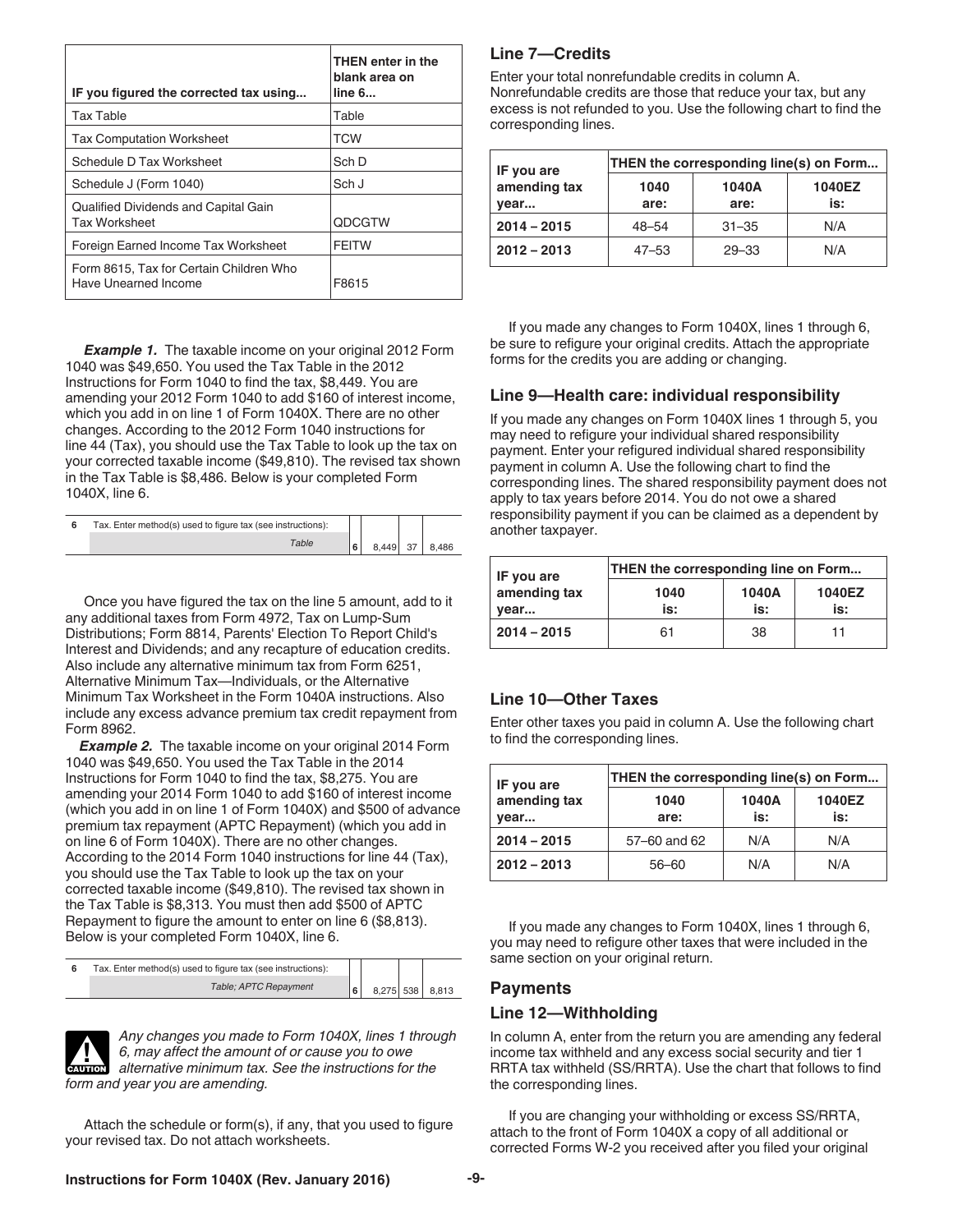<span id="page-9-0"></span>return. Also attach additional or corrected Forms 1099-R that show any federal income tax withheld.

| IF you are           |              | THEN the corresponding line(s) on Form                         |               |
|----------------------|--------------|----------------------------------------------------------------|---------------|
| amending tax<br>year | 1040<br>are: | 1040A<br>are:                                                  | 1040EZ<br>is: |
| $2014 - 2015$        | 64.71        | 40<br>(plus any write-in<br>for excess SS/<br>RRTA on line 46  |               |
| $2012 - 2013$        | 62, 69       | 36<br>(plus any write-in<br>for excess SS/<br>RRTA on line 41) |               |

#### **Line 13—Estimated Tax Payments**

In column A, enter the estimated tax payments you claimed on your original return. If you filed Form 1040-C, U.S. Departing Alien Income Tax Return, include on this line the amount you paid as the balance due with that return. Also include any of your prior year's overpayment that you elected to apply to estimated tax payments for the year you are amending.

| IF you are           | THEN the corresponding line on Form |              |               |
|----------------------|-------------------------------------|--------------|---------------|
| amending tax<br>vear | 1040<br>is:                         | 1040A<br>is: | 1040EZ<br>is: |
| $2014 - 2015$        | 65                                  | 41           | N/A           |
| $2012 - 2013$        | 63                                  | 37           | N/A           |

#### **Line 14—Earned Income Credit (EIC)**

If you are amending your return to claim the EIC and you have a qualifying child, attach Schedule EIC (Form 1040A or 1040).

If you changed the amount on line 1 or line 5, the amount of any EIC you claimed on your original return may change. Use the following chart to find the correct line on your original return.

If you are amending your EIC based on a nontaxable combat pay election, enter "nontaxable combat pay" and the amount in Part III of Form 1040X.



*If your EIC was reduced or disallowed for the tax year you are amending, see the instructions on Form 8862, Information To Claim Earned Income Credit After Disallowance, to find out if you must also file that form to claim the credit.*

| IF you are           | THEN the corresponding line on Form |              |               |
|----------------------|-------------------------------------|--------------|---------------|
| amending tax<br>vear | 1040<br>is:                         | 1040A<br>is: | 1040EZ<br>is: |
| $2014 - 2015$        | 66a                                 | 42а          | 8a            |
| $2012 - 2013$        | 64a                                 | 38a          | 8а            |

#### **Line 15—Refundable Credits**

A refundable credit can give you a refund for any part of a credit that is more than your total tax.

If you are amending your return to claim or change a refundable credit, attach the appropriate schedule(s) or form(s). If you are claiming the HCTC for 2014, attach a completed Form 8885 for tax year 2013, but cross out "2013" in the upper-right corner and write in large, bold numbers "2014."

In addition, specify any credit not listed in the blank area after "other (specify)" and include this amount in the line 15 total.

| IF you are           | THEN the corresponding line(s) on Form |               |               |
|----------------------|----------------------------------------|---------------|---------------|
| amending tax<br>vear | 1040<br>are:                           | 1040A<br>are: | 1040EZ<br>is: |
| $2014 - 2015$        | $67 - 69, 72 -$<br>$73*$               | $43 - 45$     | N/A           |
| $2012 - 2013$        | 65, 66, 70, 71                         | 39, 40        | N/A           |

**\*The HCTC, which expired at the end of 2013, has been reinstated retroactive to January 1, 2014. It cannot be claimed on an original 2014 tax return, but may be claimed on an amended return. See**  *[Health coverage tax credit \(HCTC\) for 2014](#page-2-0)***, earlier.**

**Earned income credit.** If you didn't have a social security number (an SSN) by the due date of your return for the tax year being amended (including extensions), you can't claim the EIC on your amended return, even if you later get an SSN. Also, if a child didn't have an SSN by the due date of your return for the tax year being amended (including extensions), you can't count that child as a qualifying child in figuring the EIC on your amended return, even if that child later gets an SSN. See the instructions for lines 66a and 66b.

**Child tax credit.** If you didn't have an SSN (or ITIN) by the due date of your return for the tax year being amended (including extensions), you can't claim the child tax credit on your amended return, even if you later get an SSN (or ITIN). Also, no credit is allowed on your amended return with respect to a child who didn't have an SSN, ATIN, or ITIN by the due date of your return for the tax year being amended (including extensions), even if that child later gets one of those numbers. See the instructions for line 52.

**American opportunity credit.** If you didn't have an SSN (or ITIN) by the due date of your return for the tax year being amended (including extensions), you can't claim the American opportunity credit on your amended return, even if you later get an SSN (or ITIN). Also, you can't claim this credit on your amended return for a student who didn't have an SSN, ATIN, or ITIN by the due date of your return for the tax year being amended (including extensions), even if the student later gets one of those numbers. See Pub. 970 and the instructions for Form 8863 for more information.

#### **Line 16—Amount Paid With Extension or Tax Return**

On this line enter the total of the following amounts. Any amount paid with your request for an extension on Form 4868, Application for Automatic Extension of Time To File U.S. Individual Income Tax Return, or Form 2350, Application for Extension of Time To File U.S. Income Tax Return (use the following chart to find the corresponding line). Also include any amount paid with a credit or debit card or the Electronic Federal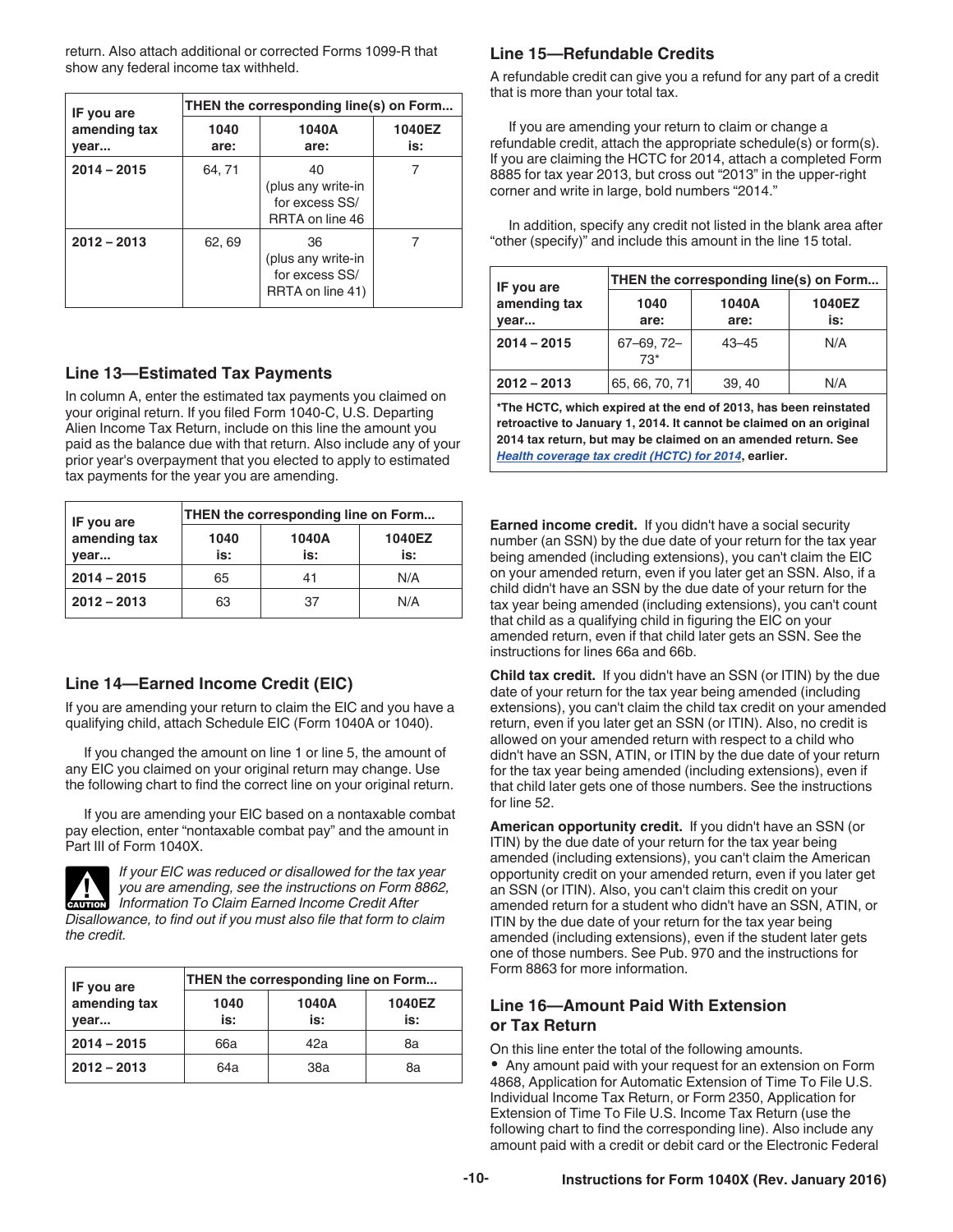<span id="page-10-0"></span>Tax Payment System (EFTPS) used to get an extension of time to file, but do not include the convenience fee you were charged. Also include any amount paid by electronic funds withdrawal.

The amount of the check or money order you sent with your original return, the amount paid with a credit or debit card or the EFTPS, or by electronic funds withdrawal. Also include any additional payments you made after it was filed. However, do not include payments of interest or penalties, or the convenience fee you were charged for paying with a credit or debit card.

**Example.** Dillon is filing Form 1040X to amend his 2014 tax return. He sent a check for \$1,500 with his original return, reflecting a payment of \$1,400 in taxes and a \$100 estimated tax penalty. When completing Form 1040X, Dillon enters \$1,400 on line 16 (the check sent with the original return minus the \$100 penalty).

| IF you are           | THEN the corresponding line on Form |                         |                        |
|----------------------|-------------------------------------|-------------------------|------------------------|
| amending tax<br>vear | 1040<br>is:                         | 1040A<br>is:            | 1040EZ<br>is:          |
| $2014 - 2015$        | 70                                  | 46 (write-in<br>amount) | 9 (write-in<br>amount) |
| $2012 - 2013$        | 68                                  | 41 (write-in<br>amount) | 9 (write-in<br>amount) |



See *To pay online or by phone*, later.

#### **Line 17—Total Payments**

Include in the total on this line any payments shown on Form 8689, Allocation of Individual Income Tax to the U.S. Virgin Islands, lines 40 and 45 (40 and 44 for 2012). Enter "USVI" and the amount on the dotted line next to line 17.

#### **Refund or Amount You Owe**

The purpose of this section is to figure the additional tax you owe or excess amount you have paid (overpayment). All of your payments (for the tax year you are amending) received up to the date of this amended return are taken into account, as well as any overpayment on your original return or after adjustment by the IRS. It is as if you were using the new information to complete your original return. If the results show a larger overpayment than before, the difference between the two becomes your new overpayment. You can choose to receive the refund or apply it to your estimated tax for the following year. In either case, it can be used by the IRS to pay other federal or state debts that still exist. If the results show that you owe, it is because you do not have enough additional withholding or because filing your original return with the information you have now would have resulted in a smaller overpayment or a balance due.

#### **Line 18—Overpayment**

Enter the overpayment from your original return. Use the following chart to find the corresponding line.

| IF you are           | THEN the corresponding line on Form |              |               |
|----------------------|-------------------------------------|--------------|---------------|
| amending tax<br>vear | 1040<br>is:                         | 1040A<br>is: | 1040EZ<br>is: |
| $2014 - 2015$        | 75                                  | 47           | 13а           |
| $2012 - 2013$        | 73                                  | 42           | 11a           |

If your original return was changed by the IRS and the result was an additional overpayment of tax, also include that amount on line 18. Do not include interest you received on any refund.

Any additional refund you are entitled to on Form 1040X will be sent separately from any refund you have not yet received from your original return.

#### **Line 19—Amount Available To Pay Additional Tax**

If line 18 is larger than line 17, line 19 will be negative. You will owe additional tax. To figure the amount owed, treat the amount on line 19 as positive and add it to the amount on line 11. Enter the result on line 20.

#### **Line 20—Amount You Owe**

You can pay online, by phone, or by mail.

**To pay online or by phone.** You can pay the amount you owe using Direct Pay, the Electronic Federal Tax Payment System (EFTPS), or your debit or credit card. When you use Direct Pay you pay your taxes directly from your checking or savings account at no cost to you. You receive instant confirmation that your payment has been made and you can schedule your payment up to 30 days in advance. For more information, go to *[www.irs.gov/payments](http://www.irs.gov/Payments)*.

**To pay by mail.** Send your signed Form 1040X with a check or money order for the full amount payable to "United States Treasury." Do not send cash. Do not attach your payment to Form 1040X. Instead, enclose it in the envelope with your amended return.

On your payment, put your name, current address, daytime phone number, and SSN. If you are filing a joint Form 1040X, enter the SSN shown first on the return. Also, enter the tax year and type of return you are amending (for example, "Amended 2012 Form 1040"). The IRS will figure any interest due and send you a bill.

To help process your payment, enter the amount on the right side of the check like this: \$ XXX.XX. Do not use dashes or lines (for example, do not enter "\$ XXX—" or "\$ XXX **xx100**").

**What if you cannot pay.** If you cannot pay the full amount shown on line 20, you can ask to make monthly installment payments. Generally, you can have up to 72 months to pay.

To ask for an installment agreement, apply online or use Form 9465, Installment Agreement Request. To apply online, go to IRS.gov, click on "Tools" and then "Online Payment Agreement." If you use Form 9465, also see its separate instructions.

**Note.** If you elected to apply any part of an overpayment on your original return to your next year's estimated tax, you cannot reverse that election on your amended return.

#### **Line 22—Overpayment Received as Refund**

If the IRS does not use your overpayment to pay past due federal or state debts, the refund amount on line 22 will be sent separately from any refund you claimed on your original return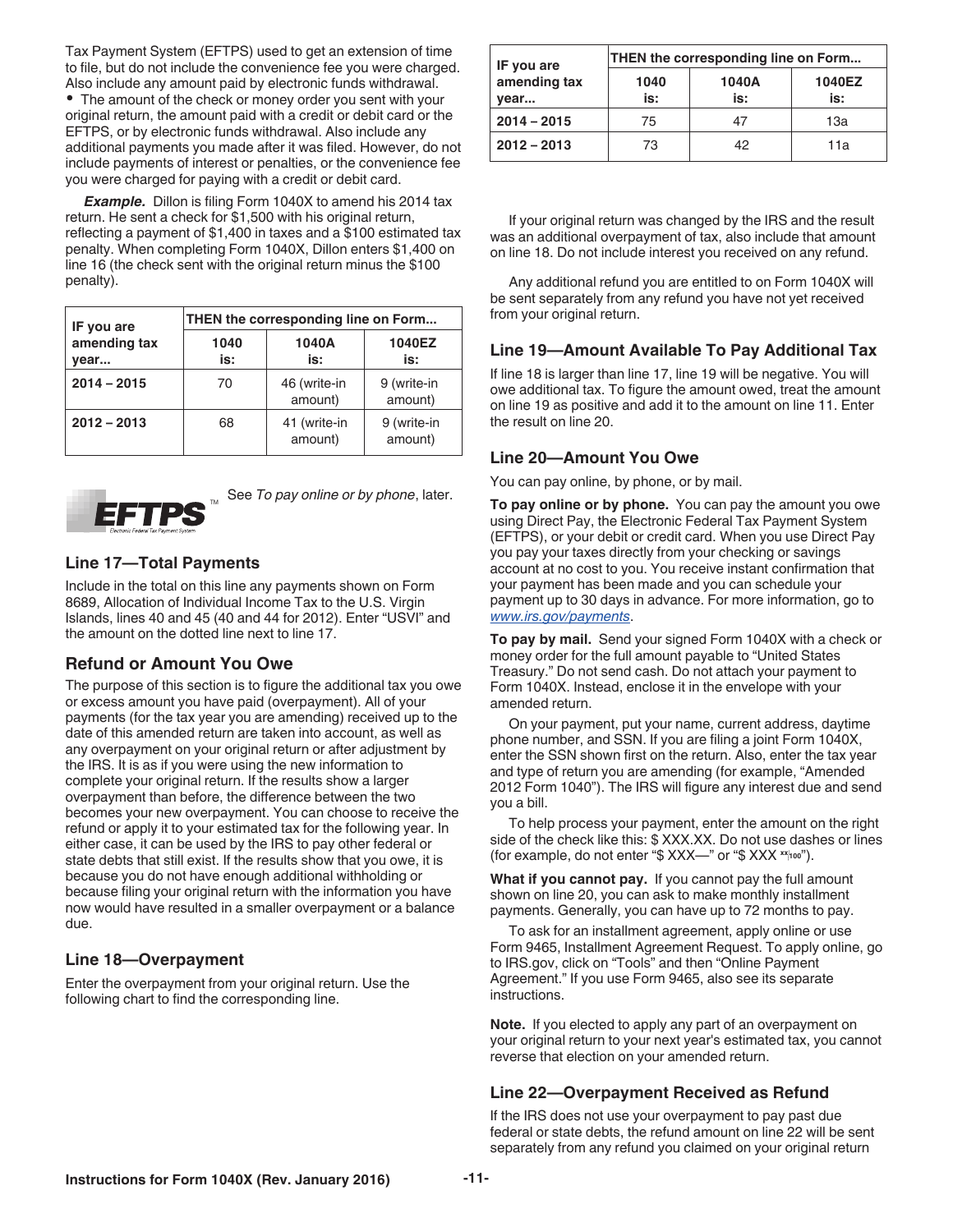<span id="page-11-0"></span>(see the instructions for line 18). We will figure any interest and include it in your refund.

**Note.** You will receive a check for any refund due to you. A refund on an amended return **cannot** be deposited directly to your bank account.

#### **Line 23—Overpayment Applied to Estimated Tax**

Enter on line 23 the amount, if any, from line 21 you want applied to your estimated tax for next year. Also, enter that tax year in the box indicated. No interest will be paid on this amount.

You will be notified if any of your overpayment was used to pay past due federal or state debts so that you will know how much was applied to your estimated tax.



*You cannot change your election to apply part or all of the overpayment on line 21 to next year's estimated tax.*

#### **Part I—Exemptions**

If you are changing the number of exemptions claimed on your return, complete lines 24 through 29, and line 30, if necessary. Enter the new exemption amount on line 29 and line 4, column C.

#### **Line 29—Exemption Amount**

To figure the amount to enter on line 29, you may need to use the Deduction for Exemptions Worksheet in the instructions for the form and year you are amending. To find out if you do, see *[Who must use the Deduction for Exemptions Worksheet](#page-7-0)* under the instructions for line 4, earlier. If you do not have to use that worksheet, multiply the applicable dollar amount shown in the following table by the number of exemptions on line 28.

| IF you are amending tax year | THEN the amount for one<br>exemption is |
|------------------------------|-----------------------------------------|
| 2015                         | \$4,000                                 |
| 2014                         | \$3,950                                 |
| 2013                         | \$3,900                                 |
| 2012                         | \$3,800                                 |

#### **Line 30—Dependents**

List **all** dependents claimed on this amended return. This includes:

• Dependents claimed on your original return who are still being claimed on this return, and

Dependents not claimed on your original return who are being added to this return.

If you are now claiming more than four dependents, attach a separate statement with the required information.

**Column (b).** You must enter each dependent's social security number (SSN). If your dependent child was born and died in the tax year you are amending and you do not have an SSN for the child, enter "Died" in column (b), and attach a copy of the child's birth certificate, death certificate, or hospital medical records. The document must show the child was born alive.

Be sure the name and SSN entered agree with the dependent's social security card. Otherwise, at the time we process your return, we may disallow the exemption claimed for the dependent and reduce or disallow any other tax benefits (such as the child tax credit) based on that dependent.

**Note.** For details on how to get an SSN or correct a name or number, see the 2015 Form 1040, 1040A, or 1040EZ instructions.

**Column (d).** Check the box in column (d) if your dependent is also a qualifying child for the child tax credit. See the Form 1040 or 1040A instructions for the year you are amending to find out who is a qualifying child and if you must complete Part I of Schedule 8812.

**Children who did not live with you due to divorce or separation.** If you are claiming a child who did not live with you under the rules for children of divorced or separated parents, you must attach certain forms or statements to Form 1040X. For more information, see Pub. 501 or the instructions for Form 1040 or 1040A for the tax year you are amending.

### **Part II—Presidential Election Campaign Fund**

You can use Form 1040X to have \$3 go to the Presidential Election Campaign Fund if you (or your spouse on a joint return) did not do so on your original return. This must be done within 20**<sup>1</sup> <sup>2</sup>** months after the original due date for filing the return. For calendar year 2015, this period ends on January 2, 2018. A previous designation of \$3 to the fund cannot be changed.

### **Part III—Explanation of Changes**

The IRS needs to know **why** you are filing Form 1040X. For example, you:

- Received another Form W-2 after you filed your return,
- Forgot to claim the child tax credit,

Discovered you could claim a tuition and fees deduction for 2012 or 2014,

Changed your filing status from qualifying widow(er) to head of household, or

Are carrying an unused NOL or credit to an earlier year. If you are amending a 2014 tax return to claim the HCTC, you must make the required election in Part III. For more information, see *[Part III](#page-2-0)* under *Health coverage tax credit (HCTC) for 2014*, earlier.

### **Paid Preparer**

Generally, anyone you pay to prepare your return must sign it and include their Preparer Tax Identification Number (PTIN) in the space provided. The preparer must give you a copy of the return for your records. Someone who prepares your return but does not charge you should not sign.

### **Assembling Your Return**

Assemble any schedules and forms behind Form 1040X in order of the "Attachment Sequence No." shown in the upper-right corner of the schedule or form. If you have supporting statements, arrange them in the same order as the schedules or forms they support and attach them last. Do not attach a copy of your original return, correspondence, or other items unless required to do so.

Attach to the front of Form 1040X:

A copy of any Form W-2, Form W-2c, or Form 2439, Notice to Shareholder of Undistributed Long-Term Capital Gains, that support changes made on this return;

A copy of any Form W-2G, Certain Gambling Winnings, or 1099-R that support changes made on this return, but only if tax was withheld; and

A copy of any Form 1042-S, Foreign Person's U.S. Source Income Subject to Withholding; Form SSA-1042S, Social Security Benefit Statement (Nonresident Aliens); Form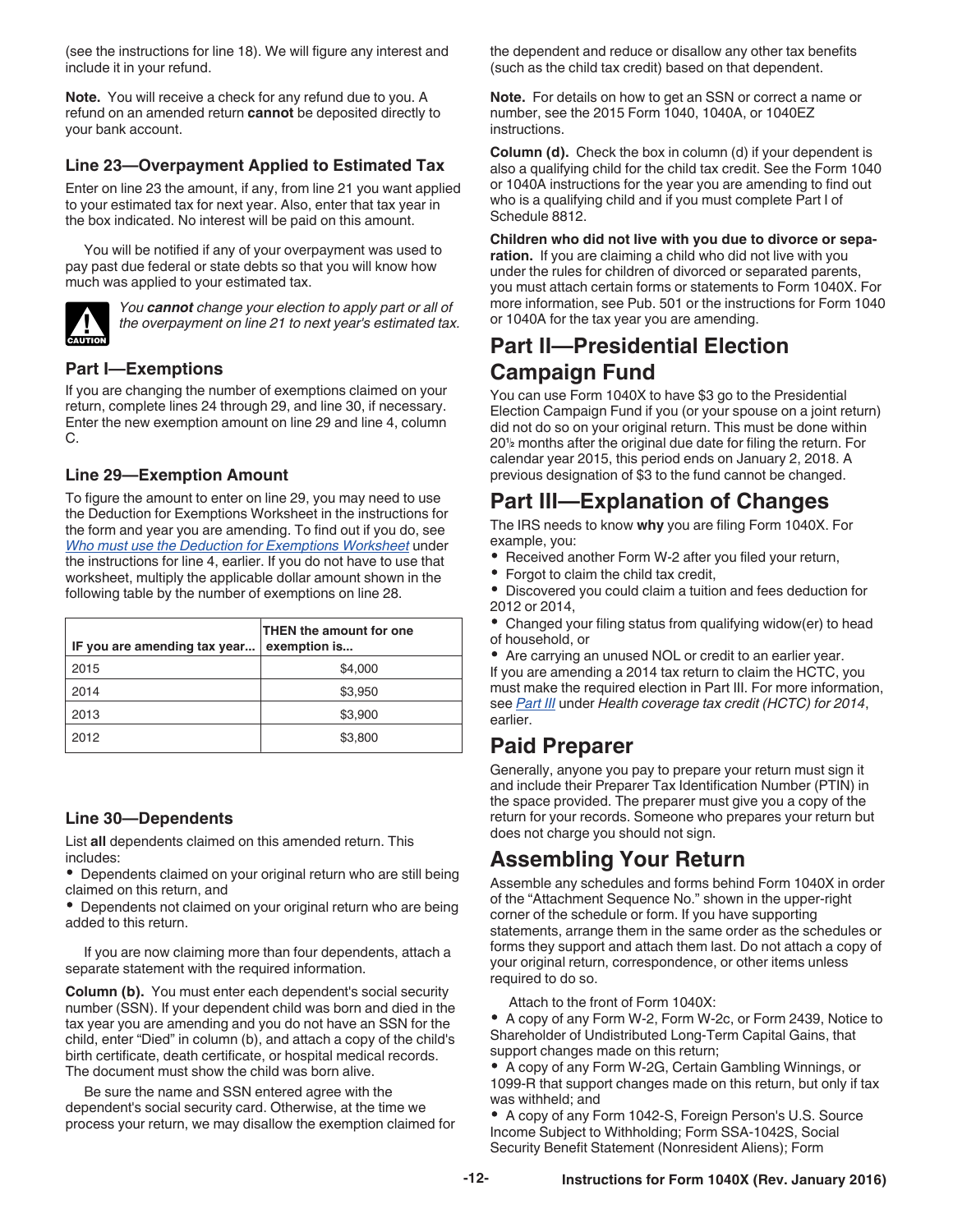<span id="page-12-0"></span>RRB-1042S, Payments by the Railroad Retirement Board (Nonresident Aliens); or Form 8288-A, Statement of Withholding on Dispositions by Foreign Persons of U.S. Real Property Interests, that support changes made on this return.

Attach to the back of Form 1040X any Form 8805, Foreign Partner's Information Statement of Section 1446 Withholding Tax, that supports changes made on this return.

If you owe tax, enclose (do not attach) your check or money order in the envelope with your amended return. See the instructions for line 20, earlier.

### **Where To File**

If you are amending your return because of any of the situations listed next, use the corresponding address.

| IF you are filing                | <b>THEN mail Form 1040X</b>                                                     |
|----------------------------------|---------------------------------------------------------------------------------|
| Form 1040X:                      | and attachments to:                                                             |
| In response to a notice you      | The address shown                                                               |
| received from the IRS            | in the notice                                                                   |
| To claim the HCTC for 2014       | Department of the Treasury<br>Internal Revenue Service<br>Austin, TX 73301-0215 |
| With Form 1040NR or<br>1040NR-EZ | Department of the Treasury<br>Internal Revenue Service<br>Austin, TX 73301-0215 |

If none of the situations listed above apply to you, mail your return to the Internal Revenue Service Center shown next that applies to you.

| IF you live in:                                                                                                                                                                                                                                                                         | THEN mail Form 1040X<br>and attachments to:                                          |
|-----------------------------------------------------------------------------------------------------------------------------------------------------------------------------------------------------------------------------------------------------------------------------------------|--------------------------------------------------------------------------------------|
| Florida, Louisiana, Mississippi,<br>Texas                                                                                                                                                                                                                                               | Department of the Treasury<br>Internal Revenue Service<br>Austin, TX 73301-0052      |
| Alaska, Arizona, Arkansas,<br>California, Colorado, Hawaii,<br>Idaho, Illinois, Indiana, Iowa,<br>Kansas, Michigan, Minnesota,<br>Montana, Nebraska, Nevada, New<br>Mexico, North Dakota, Ohio,<br>Oklahoma, Oregon, South Dakota,<br>Utah, Washington, Wisconsin,<br>Wyoming           | Department of the Treasury<br>Internal Revenue Service<br>Fresno, CA 93888-0422      |
| Alabama, Connecticut, Delaware,<br>District of Columbia, Georgia,<br>Kentucky, Maine, Maryland,<br>Massachusetts, Missouri, New<br>Hampshire, New Jersey, New<br>York, North Carolina,<br>Pennsylvania, Rhode Island,<br>South Carolina, Tennessee,<br>Vermont, Virginia, West Virginia | Department of the Treasury<br>Internal Revenue Service<br>Kansas City, MO 64999-0052 |
| A foreign country, U.S. possession<br>or territory*; or use an APO or FPO<br>address, or file Form 2555,<br>2555-EZ, or 4563; or are a<br>dual-status alien                                                                                                                             | Department of the Treasury<br>Internal Revenue Service<br>Austin, TX 73301-0215      |

\*If you live in American Samoa, Puerto Rico, Guam, the U.S. Virgin Islands, or the Northern Mariana Islands, see Pub. 570.

**Private delivery services.** You can also use certain private delivery services designated by the IRS to meet the "timely mailing treated as timely filing/paying" rule for tax returns and payments. These private delivery services include only the following.

FedEx First Overnight, FedEx Priority Overnight, FedEx Standard Overnight, FedEx 2 Day, FedEx International Next Flight Out, FedEx International Priority, FedEx International First, and FedEx International Economy.

UPS Next Day Air Early AM, UPS Next Day Air, UPS Next Day Air Saver, UPS 2nd Day Air, UPS 2nd Day Air A.M., UPS Worldwide Express Plus, and UPS Worldwide Express. For more information, go to IRS.gov and enter "private delivery service" in the search box. The search results will direct you to the IRS mailing address to use if you are using a private delivery service to mail your return to one of the service centers designated above. You will also find any updates to the list of designated private delivery services. The private delivery service can tell you how to get written proof of the mailing date.

### **Paperwork Reduction Act Notice**

We ask for the information on this form to carry out the Internal Revenue laws of the United States. You are required to give us the information. We need it to ensure that you are complying with these laws and to allow us to figure and collect the right amount of tax.

You are not required to provide the information requested on a form that is subject to the Paperwork Reduction Act unless the form displays a valid OMB control number. Books or records relating to a form or its instructions must be retained as long as their contents may become material in the administration of any Internal Revenue law. Generally, tax returns and return information are confidential, as required by section 6103.

**We welcome comments on forms.** If you have comments or suggestions for making this form simpler, we would be happy to hear from you. You can send us comments from *[www.irs.gov/](http://www.irs.gov/Forms-&-Pubs) [formspubs](http://www.irs.gov/Forms-&-Pubs)*. Click on "More Information" and then on "Give us feedback." Or you can send your comments to the Internal Revenue Service, Tax Forms and Publications Division, 1111 Constitution Ave. NW, IR-6526, Washington, DC 20224. Do not send the form to this address. Instead, see *Where To File*, earlier.